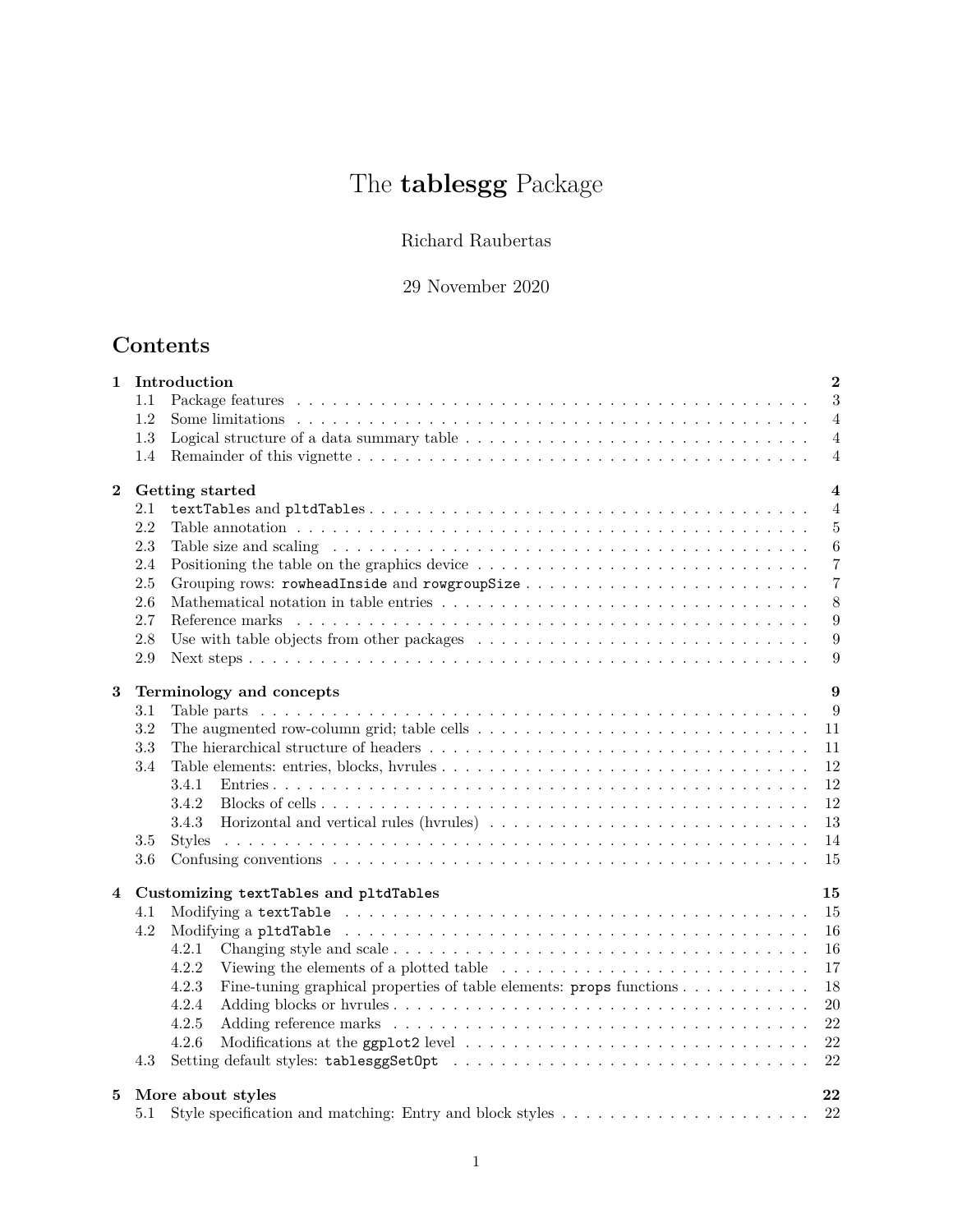| 5.2 Style specification and matching: hvrule styles $\ldots \ldots \ldots \ldots \ldots \ldots \ldots \ldots \ldots$ 24 |    |
|-------------------------------------------------------------------------------------------------------------------------|----|
| Appendix A: textTable objects                                                                                           | 24 |
| Appendix B: Blocks associated with row and column headers                                                               | 25 |
|                                                                                                                         |    |
|                                                                                                                         |    |
|                                                                                                                         |    |
| Appendix C: Tables as graphs                                                                                            | 28 |
| References                                                                                                              | 28 |

## <span id="page-1-0"></span>**1 Introduction**

The tablesgg package displays presentation-quality tables as plots on an R graphics device. There are many packages that will format tables for display. (See the *design-principles* vignette of the huxtable package [Hugh-Jones, 2020] for a list and comparisons). tablesgg is, to my knowledge, unique in combining two features:

- It is aware of the logical structure of the table being presented, and makes use of that for automatic layout and styling of the table. This avoids the need for most manual adjustments to individual rows, columns, or cells to achieve an attractive result.
- It displays tables using ggplot2 graphics [Wickham, 2016], on any of R's graphics devices. Therefore a table can be presented anywhere a graph could be, with no more effort. External software such as LaTeX or HTML or their viewers is not required.

tablesgg does not *create* tables from raw data, it *displays* tables created by other means. It has methods to display data frames; contingency tables created by  $R$ 's built-in table and xtabs functions; tables created by R's ftable function; and tables created by the packages tables [Murdoch, 2020] and xtable [Dahl, et al, 2019]. Methods can be added to display other table-like objects as well.

Two quick examples illustrate these points. First, a simple listing of a data frame. The package provides the data set iris2, which is the same as R's built-in iris data frame but with the four measurements per flower reshaped to long format rather than wide:

**library**(tablesgg)

```
str(iris2)
```

```
## 'data.frame': 600 obs. of 5 variables:
## $ plant : int 1 2 3 4 5 6 7 8 9 10 ...
## $ Species : Factor w/ 3 levels "setosa", "versicolor",..: 1 1 1 1 1 1 1 1 1 1 ...
## $ flower_part: Factor w/ 2 levels "Sepal", "Petal": 1 1 1 1 1 1 1 1 1 1 ...
## $ direction : Factor w/ 2 levels "Length", "Width": 1 1 1 1 1 1 1 1 1 1 ...
## $ value : num 5.1 4.9 4.7 4.6 5 5.4 4.6 5 4.4 4.9 ...
```
The common starting point for table display in this package is a textTable object, created by the generic function of the same name. There is a plot method for textTable objects, so displaying the first few rows of the iris data requires just

**plot**(**textTable**(**head**(iris2)))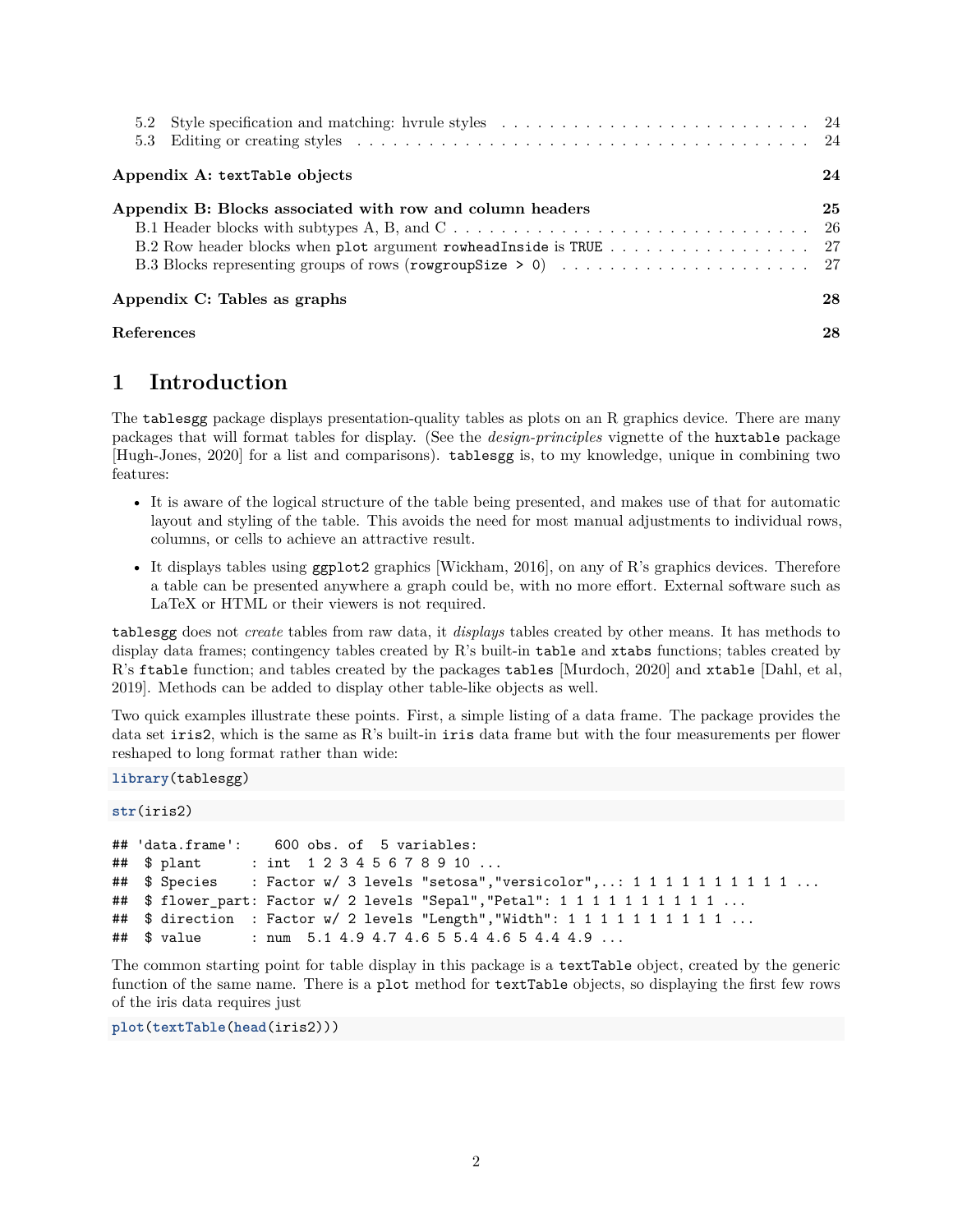|  | plant Species flower_part direction value |  |  |  |
|--|-------------------------------------------|--|--|--|
|--|-------------------------------------------|--|--|--|

|   |   | setosa | Sepal | Length | 5.1 |
|---|---|--------|-------|--------|-----|
| 2 | 2 | setosa | Sepal | Length | 4.9 |
| 3 | 3 | setosa | Sepal | Length | 4.7 |
| 4 | 4 | setosa | Sepal | Length | 4.6 |
| 5 | 5 | setosa | Sepal | Length | 5.0 |
| 6 | 6 | setosa | Sepal | Length | 5.4 |

(Throughout this vignette, the ggplot theme is set to use a transparent background for all plots, as follows:

```
library(ggplot2)
theme_update(plot.background=element_rect(fill=NA))
```
)

To create more sophisticated data summary tables I recommend the tables package [Murdoch, 2020]. tablesgg defines a textTable method for the tabular objects created by tables, so displaying them can be done in one line. For example, to display means and standard deviations for each measurement and species in the iris data, first create the table,

```
library(tables)
iris2_tab <- tabular(Species*Heading()*value*Format(digits=2)*(mean + sd) ~
                     Heading("Flower part")*flower_part*Heading()*direction,
                     data=iris2)
```
and then plot it:

**plot**(**textTable**(iris2\_tab))

|                 |            | Flower part  |              |              |              |  |
|-----------------|------------|--------------|--------------|--------------|--------------|--|
|                 |            | Sepal        |              | Petal        |              |  |
| Species         |            | Length Width |              | Length Width |              |  |
| setosa          | mean<br>sd | 5.01<br>0.35 | 3.43<br>0.38 | 1.46<br>0.17 | 0.25<br>0.11 |  |
| versicolor mean | sd         | 5.94<br>0.52 | 2.77<br>0.31 | 4.26<br>0.47 | 1.33<br>0.20 |  |
| virginica       | mean<br>sd | 6.59<br>0.64 | 2.97<br>0.32 | 5.55<br>0.55 | 2.03<br>0.27 |  |

#### <span id="page-2-0"></span>**1.1 Package features**

- A full set of tools is provided to control the appearance of tables, including titles, footnotes and reference marks, horizontal and vertical rules, and spacing of rows and columns. Many properties can be set automatically by specifying *styles*, such as the default styles used above. The user can also define custom styles.
- There are tools for low-level manipulation of the appearance of individual table elements if desired.
- All sizes and dimensions in displayed tables are specified in physical units (points for font size, millimeters for everything else). Therefore a plotted table has a well-defined physical size, independent of the size of the graphics device on which it is displayed. The user can easily increase or decrease the displayed size by a scale factor, maintaining the relative proportions of table elements.
- Since the plotted tables are ordinary ggplot objects, the facilities of ggplot2 and its various extension packages are available to modify or manipulate the table. For example, the table can be inserted as an image within another plot.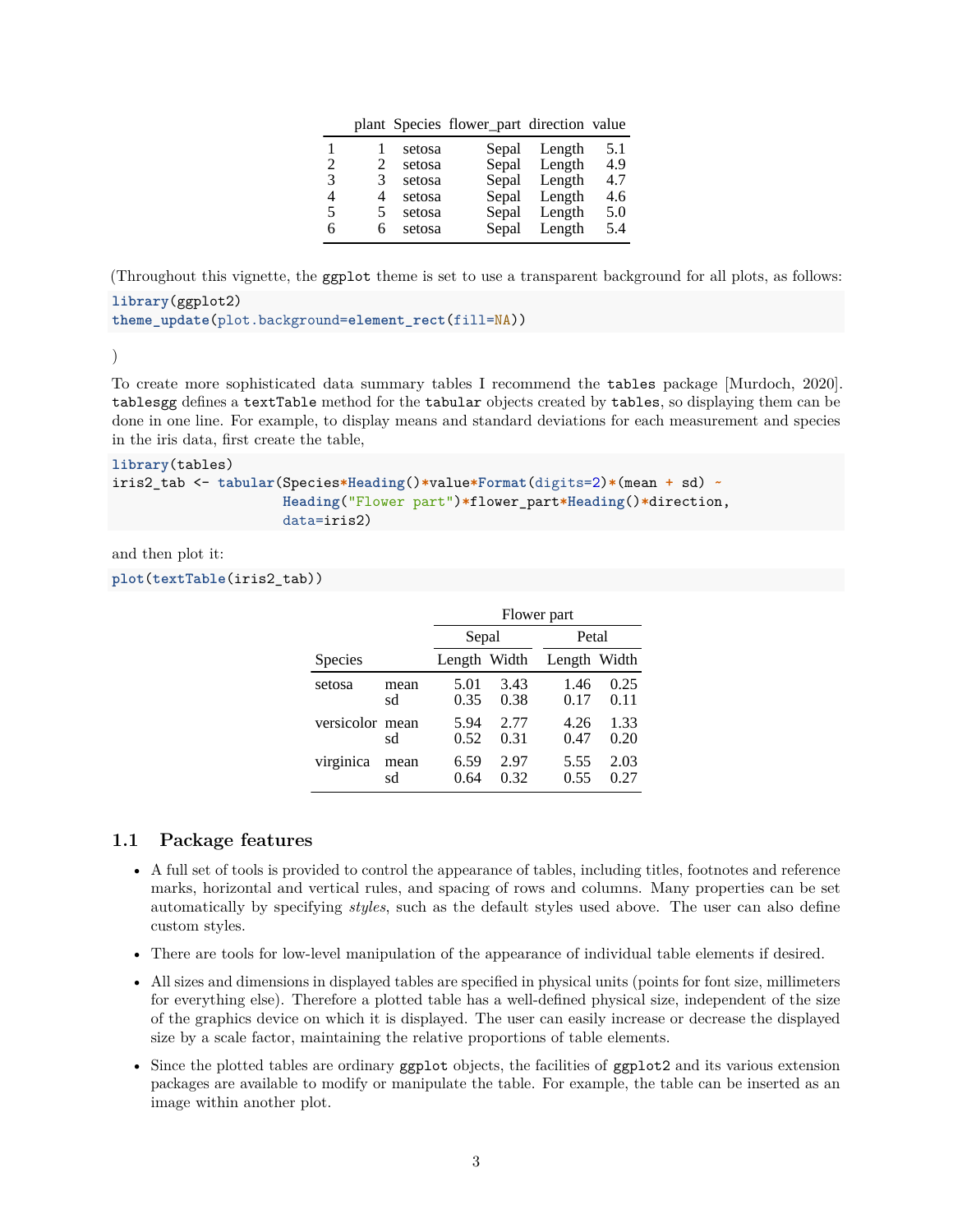• Any table-like object can be displayed just by writing a textTable method for the object class. See Appendix A.

### <span id="page-3-0"></span>**1.2 Some limitations**

- tablesgg does not do automatic line wrapping of table entries. Multi-line entries are supported, but line breaks (\n characters) have to be inserted in the entry text before the table is displayed.
- Splitting a very long or wide table into multiple, smaller subtables is currently not supported.
- Mathematical symbols and notation in table entries are implemented using R's plotmath facility. This is more limited than what is available through LaTeX or HTML. A particular limitation is that plotmath ignores line breaks in text strings, so math notation cannot be used in multi-line entries.

## <span id="page-3-1"></span>**1.3 Logical structure of a data summary table**

The conceptual model for tables used by this package is similar to that used in the tables package [Murdoch, 2020]. The table of summary statistics for the iris data, shown above, will be used as an example.

The rows of a table are defined by combinations of one or more discrete variables (here, species and type of summary statistic—mean or standard deviation). The columns are defined by combinations of one or more other discrete variables (here, flower part and measurement direction). The table body contains the values associated with each combination of row and column variables (e.g., each unique combination of species, flower part, direction, and summary statistic), formatted as character strings.

The idea that a table consists of row variables, column variables, and a text string associated with each combination of values of those variables is quite general. For example, consider the first table above, a simple listing of the first few observations in a data frame. The row variable of this table is just the row or observation number. The column variable is more subtle: it is a categorical variable that takes values in the set c("plant", "Species", "flower\_part", "direction", "value"), corresponding to the column *names* of the data frame. And the table body entries are the formatted values associated with each combination of row number and column name. Note that table entries are always treated as character strings, so the fact that the original values in the data frame had different types (numeric or factor) does not matter.

When there is more than one row variable, or more than one column variable, they are treated as nested from outermost to innermost. So in the second table above, summary statistic types are nested within species, and measurement directions are nested within flower part. Nesting implies a hierarchical or tree structure for the table rows and columns, and this structure is used in styling the table. Note for example the extra space inserted between levels of the outermost row and column variables (between the different species and between the two flower parts), and how horizontal rules (lines) are used to group the columns associated with each flower part. This can be done automatically by the **tablesgg** package because it is aware of this hierarchical structure.

## <span id="page-3-2"></span>**1.4 Remainder of this vignette**

Section 2 describes how to get started with tablesgg and illustrates some of the main features. Section 3 discusses the model and terminology for tables used by tablesgg in more detail. This material is important for users who wish to customize the appearance of their tables. Customization of table display for individual tables is discussed in section 4, and section 5 describes how to define custom styles that can be applied to any table.

## <span id="page-3-3"></span>**2 Getting started**

## <span id="page-3-4"></span>**2.1 textTables and pltdTables**

The starting point for all displays generated by this package is a textTable object. These objects are created by the generic function of the same name. The package includes methods to create textTables from a variety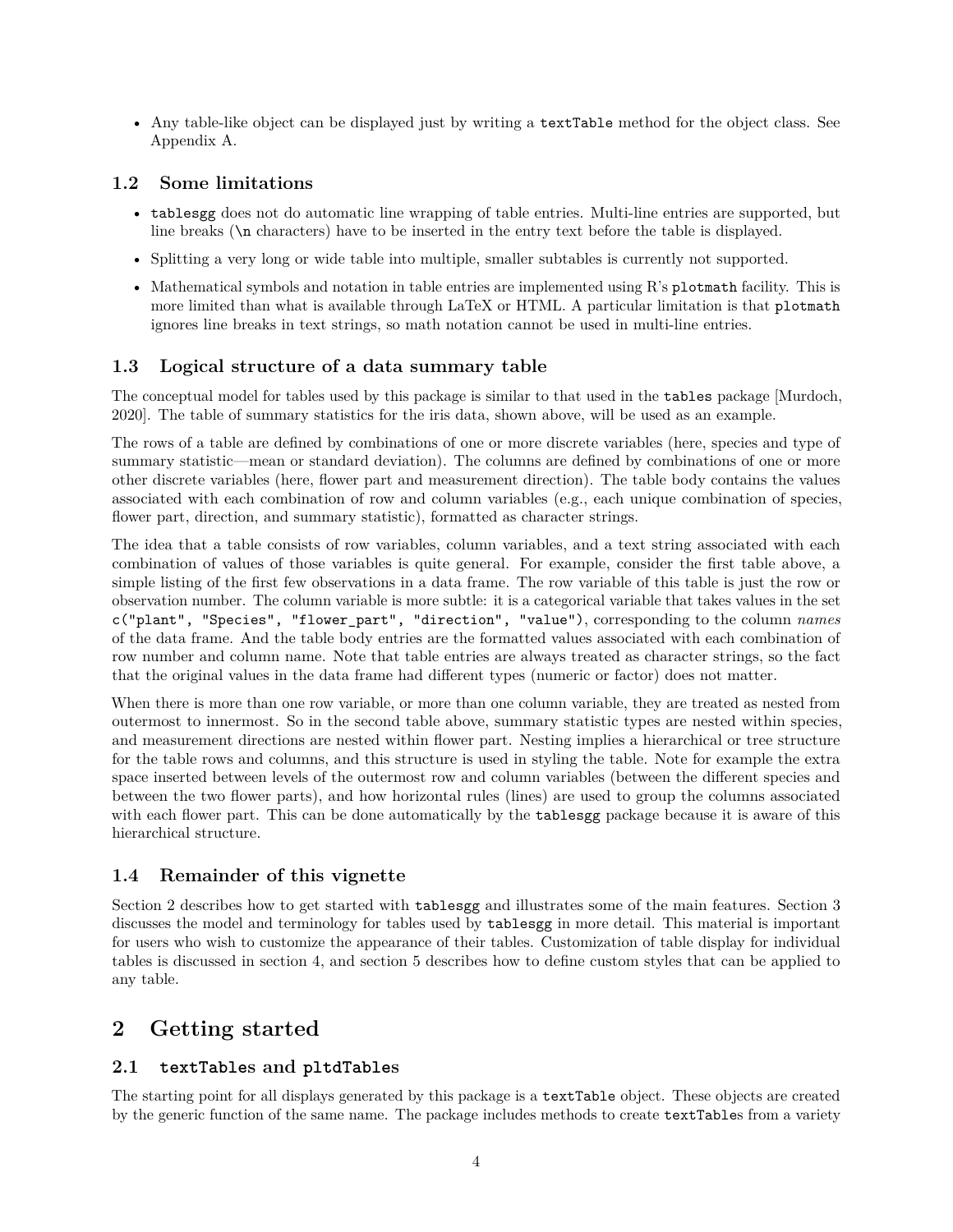of table-like objects. For example the data.frame method creates a textTable that represents a simple listing of a data frame. The tabular method creates a textTable from the data summary tables produced by the tables package. To see all the methods currently available, enter

**methods**(textTable)

```
## [1] textTable.data.frame textTable.default* textTable.ftable
## [4] textTable.table textTable.tabular textTable.xtable
## [7] textTable.xtableList
## see '?methods' for accessing help and source code
```
Appendix A describes how to write methods for other types of objects.

As the name suggests, all parts of a table in a textTable object—the table body, row and column headers, and any annotation such as titles or footnotes—are text strings. That is, the process of converting any object to a textTable includes formatting numbers or other non-text into the character strings that are to be displayed in the final table.

The package defines a plot method for textTables. Plotting a textTable creates a pltdTable object, which is also a ggplot. As with any other graph created by ggplot2, printing the object causes it to be displayed on the currently active graphics device.

To illustrate, let's return to the tables shown in the Introduction. The listing of the first few rows of the iris2 data frame was produced by

**plot**(**textTable**(**head**(iris2)))

The row.names argument to the data.frame method of textTable controls whether row names are displayed (FALSE suppresses them), and if so, what label is used for the column containing them:

```
plot(textTable(head(iris2), row.names="Obs. #"))
```

| Obs. $#$ |    |        | plant Species flower_part direction value |        |     |
|----------|----|--------|-------------------------------------------|--------|-----|
|          |    | setosa | Sepal                                     | Length | 5.1 |
| 2        | 2  | setosa | Sepal                                     | Length | 4.9 |
| 3        | 3  | setosa | Sepal                                     | Length | 4.7 |
| 4        | 4  | setosa | Sepal                                     | Length | 4.6 |
| 5        | 5. | setosa | Sepal                                     | Length | 5.0 |
| 6        | 6  | setosa | Sepal                                     | Length | 5.4 |

The second table in the Introduction was created using the tables package:

```
iris2_tab <- tabular(Species*Heading()*value*Format(digits=2)*(mean + sd) ~
                     Heading("Flower part")*flower_part*Heading()*direction,
                     data=iris2)
```
iris2\_tab is an object of class tabular, which is converted to a textTable and displayed as follows.

**plot**(**textTable**(iris2\_tab))

(In fact, tablesgg includes a plot method for tabular objects, which does the conversion to textTable automatically. So just plot(iris2\_tab) would also work.)

We now consider some options and enhancements to these basic tables. See the help pages for the functions mentioned for more details and additional capabilities.

#### <span id="page-4-0"></span>**2.2 Table annotation**

Annotation can be added to a table in the form of title, subtitle, and foot lines, via the title, subtitle, and foot arguments to textTable. Each of these is a character vector, with each element in a vector generating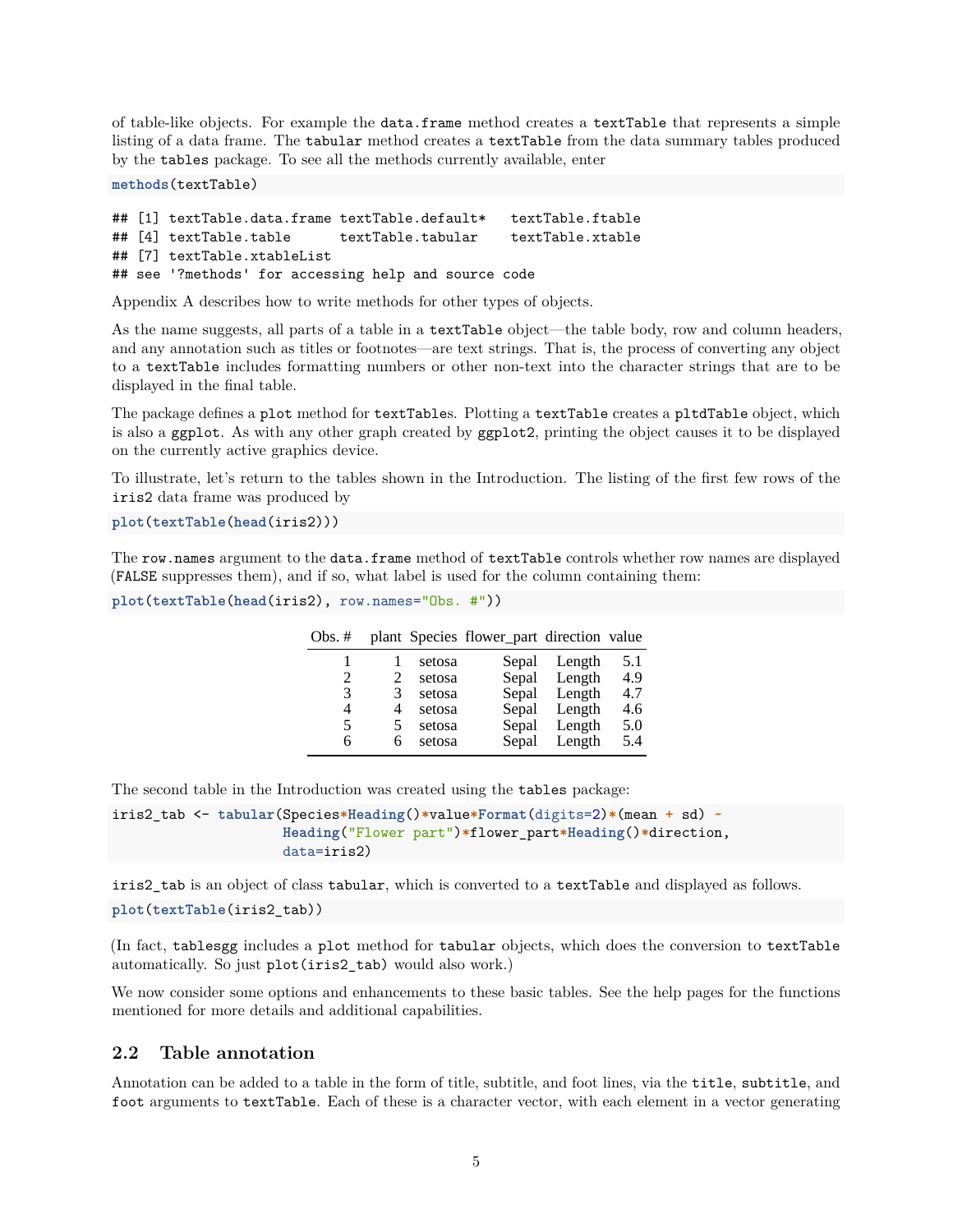a new entry that spans the full width of the table. Title lines appear at the top, followed by subtitle lines. Footlines appear at the bottom of the table. For example,

```
ttbl <- textTable(iris2_tab, title="The iris data",
                  subtitle=c("Summary statistics by species",
                             "A second subtitle line"),
                  foot="sd = standard deviation")
```
**plot**(ttbl)

The iris data Summary statistics by species A second subtitle line

|                 |            | Flower part  |              |              |              |  |
|-----------------|------------|--------------|--------------|--------------|--------------|--|
|                 |            | Sepal        |              | Petal        |              |  |
| Species         |            | Length Width |              | Length Width |              |  |
| setosa          | mean<br>sd | 5.01<br>0.35 | 3.43<br>0.38 | 1.46<br>0.17 | 0.25<br>0.11 |  |
| versicolor mean | sd         | 5.94<br>0.52 | 2.77<br>0.31 | 4.26<br>0.47 | 1.33<br>0.20 |  |
| virginica       | mean<br>sd | 6.59<br>0.64 | 2.97<br>0.32 | 5.55<br>0.55 | 2.03<br>0.27 |  |

 $sd = standard deviation$ 

The same arguments can be used in the call to plot to add or replace existing annotation in a textTable.

```
# Change the main title, remove the subtitles.
plot(ttbl, title="A new title", subtitle=character(0))
```
#### A new title

|                 |            |              | Flower part  |              |              |  |  |  |
|-----------------|------------|--------------|--------------|--------------|--------------|--|--|--|
|                 |            | Sepal        |              | Petal        |              |  |  |  |
| Species         |            | Length Width |              | Length Width |              |  |  |  |
| setosa          | mean<br>sd | 5.01<br>0.35 | 3.43<br>0.38 | 1.46<br>0.17 | 0.25<br>0.11 |  |  |  |
| versicolor mean | sd         | 5.94<br>0.52 | 2.77<br>0.31 | 4.26<br>0.47 | 1.33<br>0.20 |  |  |  |
| virginica       | mean<br>sd | 6.59<br>0.64 | 2.97<br>0.32 | 5.55<br>0.55 | 2.03<br>0.27 |  |  |  |

sd = standard deviation

#### <span id="page-5-0"></span>**2.3 Table size and scaling**

Plotted tables (pltdTable objects) have a well-defined physical size, which can be extracted using the pltdSize function. By default the size is reported in millimeters, but inches or centimeters can be requested using the units argument. The first value is the width and the second is the height.

```
plt <- plot(iris2_tab, title="The iris data")
pltdSize(plt)
```

```
## [1] 77.04089 52.58743
## attr(,"device")
## [1] "pdf"
```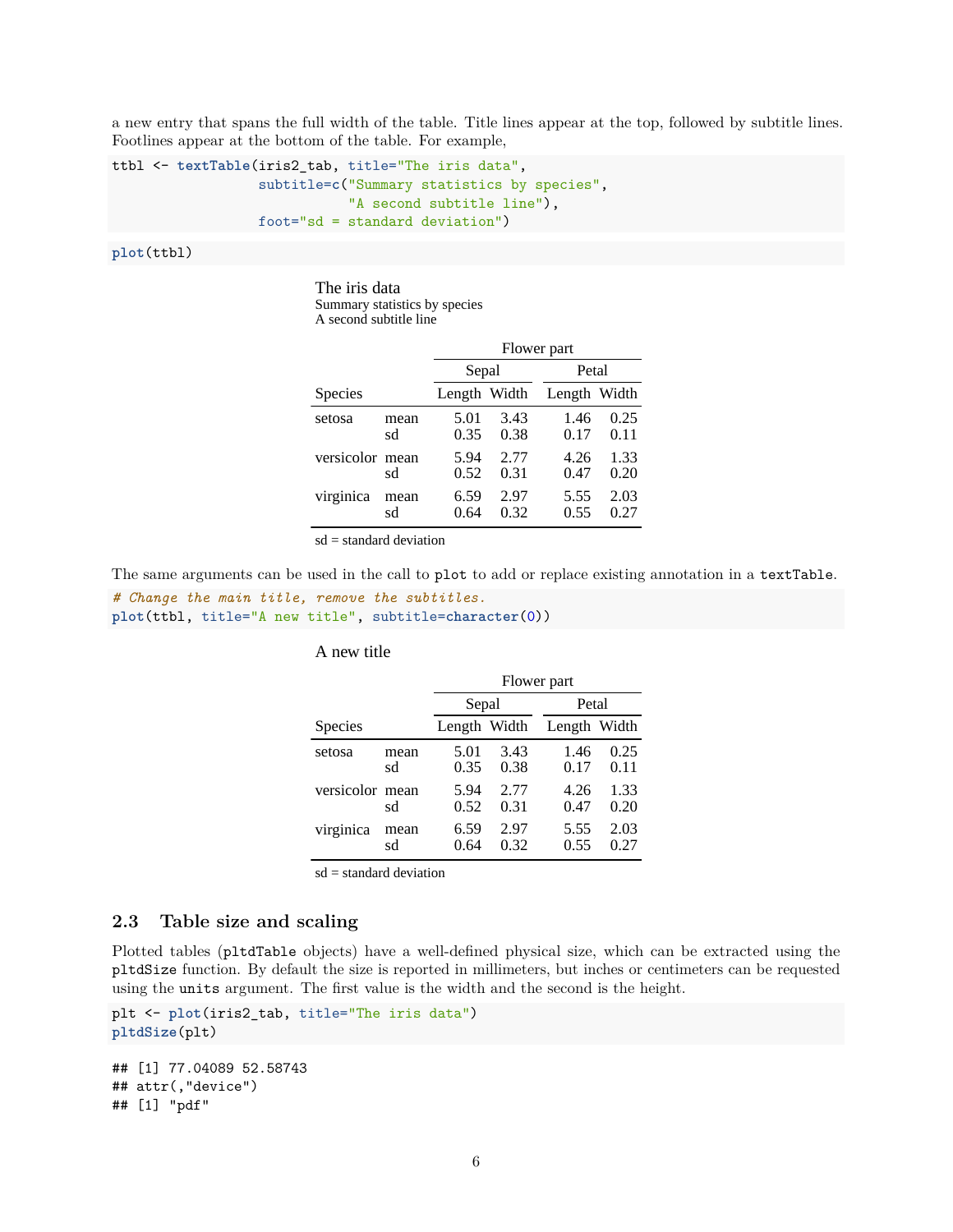## attr(,"units") ## [1] "mm"

If desired, this can be used to open a graphics device or grid viewport of exactly the right size to hold the table. For example

```
sz <- pltdSize(plt, units="in") # R expects device dimensions in inches
dev.new(width=sz[1], height=sz[2])
plt
```
The size is determined by the fonts used for table entries, the amount of space allocated for horizontal and vertical rules, and other graphical parameters. These are set by *styles*, which are discussed in sections 3 and 5 below. The result is called the *natural size* of the table. However the physical size can be modified by two arguments to plot. scale is a multiplier that increases or decreases the size of all table elements proportionally.

```
plt2 <- plot(iris2_tab, scale=0.8, title="The iris data (scale=0.8)")
plt2
```
The iris data (scale=0.8)

|                 |            |              | Flower part  |              |              |  |  |  |
|-----------------|------------|--------------|--------------|--------------|--------------|--|--|--|
|                 |            |              | Sepal        | Petal        |              |  |  |  |
| Species         |            | Length Width |              | Length Width |              |  |  |  |
| setosa          | mean<br>sd | 5.01<br>0.35 | 3.43<br>0.38 | 1.46<br>0.17 | 0.25<br>0.11 |  |  |  |
| versicolor mean | sd         | 5.94<br>0.52 | 2.77<br>0.31 | 4.26<br>0.47 | 1.33<br>0.20 |  |  |  |
| virginica       | mean<br>sd | 6.59<br>0.64 | 2.97<br>0.32 | 5.55<br>0.55 | 2.03<br>0.27 |  |  |  |

Argument plot.margin is a numeric vector of length 4 that specifies how much extra empty space should be

added around the sides of the table, in millimeters (as always). This is equivalent to the theme element of the same name in ggplot2, and sides follow same order: top, right, bottom, left. plot.margin is added *after* any scaling by scale, and is included in the table size reported by pltdSize.

Note that if the active graphics device or viewport is smaller than the physical size of the plotted table, then parts of the table will be clipped off and not visible.

### <span id="page-6-0"></span>**2.4 Positioning the table on the graphics device**

As mentioned previously, a pltdTable object must be "printed" in order for it to be displayed on the currently active graphics device. There is a special print method for these objects which ensures that the table is displayed at the correct size. In addition, it allows specifying where on the device surface the table should appear.

The default is that the table is drawn centered in the current graphics viewport (usually the whole graphics device surface). This can be changed using either the position or the just, vpx and vpy arguments to print. See the documentation for print.pltdTable for details.

#### <span id="page-6-1"></span>**2.5 Grouping rows: rowheadInside and rowgroupSize**

Two arguments to the plot method for textTables allow visual grouping of table rows. Setting rowheadInside to TRUE moves the outermost row header column inside the table, making the table narrower and longer. Setting rowgroupSize to a positive integer causes extra space to be inserted after every rowgroupSize rows.

plt1 <- **plot**(iris2\_tab, title="The iris data", subtitle="With rowheadInside = TRUE", rowheadInside=TRUE)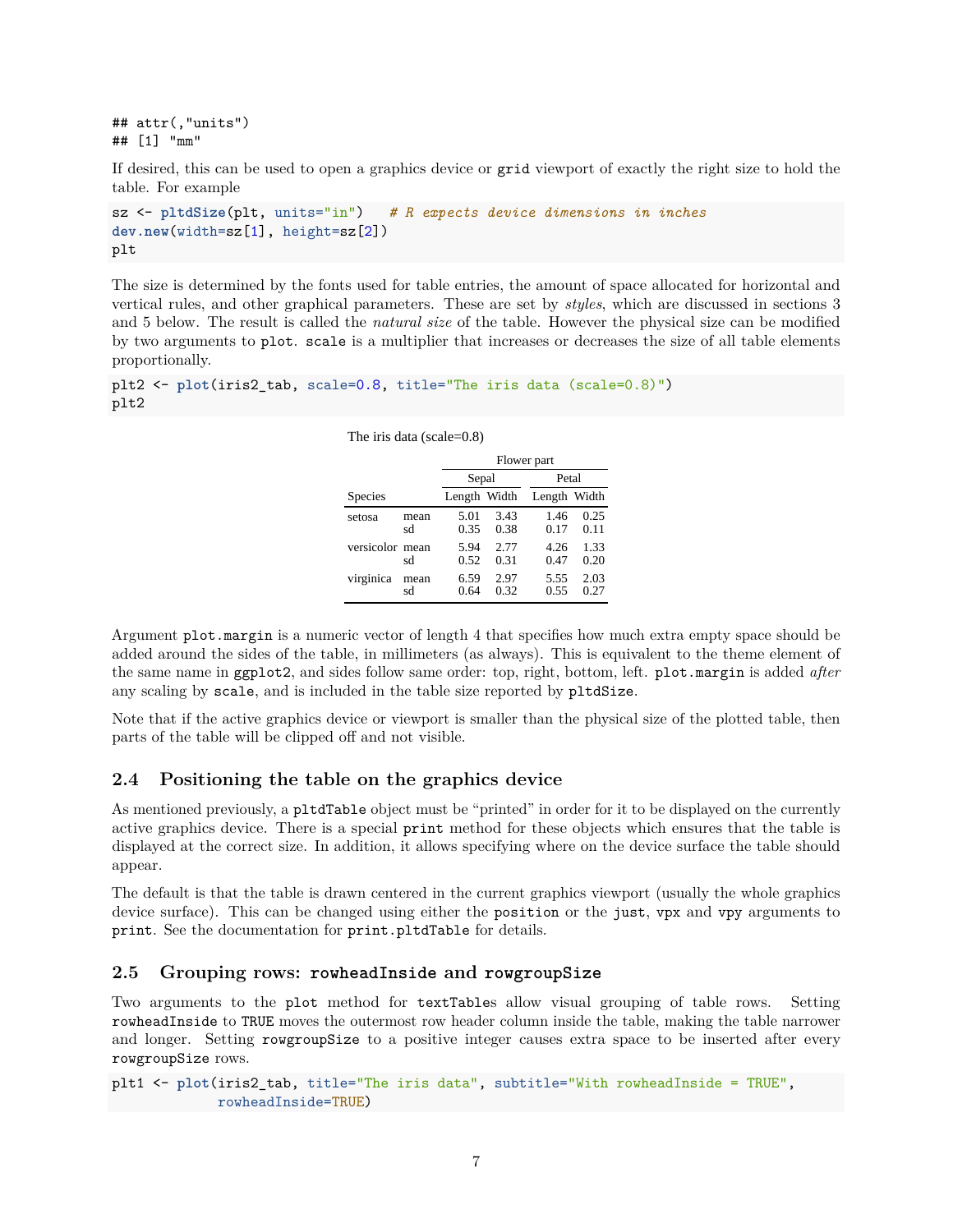```
plt2 <- plot(textTable(iris2[1:9, ]), title="The first 9 rows of 'iris2'",
             subtitle="In groups of 4 (rowgroupSize=4)", rowgroupSize=4)
```

```
print(plt1, position=c("left", "center"))
print(plt2, position=c("right", "center"), newpage=FALSE)
```
#### The iris data With rowheadInside = TRUE

|                    | Flower part  |                        |              |                  |                  | In groups of 4 (rowgroup Size=4) |                                           |                  |            |
|--------------------|--------------|------------------------|--------------|------------------|------------------|----------------------------------|-------------------------------------------|------------------|------------|
|                    | Sepal        | Petal                  |              |                  |                  |                                  | plant Species flower_part direction value |                  |            |
|                    | Length Width |                        | Length Width |                  |                  | setosa                           | Sepal                                     | Length           | 5.1        |
|                    |              | <i>Species: setosa</i> |              |                  | 2                | 2<br>setosa                      | Sepal                                     | Length           | 4.9        |
| mean<br>sd         | 5.01<br>0.35 | 3.43<br>0.38           | 1.46<br>0.17 | 0.25<br>0.11     | 3<br>4<br>4      | 3<br>setosa<br>setosa            | Sepal<br>Sepal                            | Length<br>Length | 4.7<br>4.6 |
|                    |              | Species: versicolor    |              |                  | 5                | 5<br>setosa                      | Sepal                                     | Length           | 5.0        |
| mean<br>sd         | 5.94<br>0.52 | 2.77<br>0.31           | 4.26<br>0.47 | 1.33<br>0.20     | 6<br>6<br>7      | setosa<br>setosa                 | Sepal<br>Sepal                            | Length<br>Length | 5.4<br>4.6 |
| Species: virginica |              |                        |              | 8<br>8<br>9<br>9 | setosa<br>setosa | Sepal<br>Sepal                   | Length<br>Length                          | 5.0<br>4.4       |            |
| mean<br>sd         | 6.59<br>0.64 | 2.97<br>0.32           | 5.55<br>0.55 | 2.03<br>0.27     |                  |                                  |                                           |                  |            |

The first 9 rows of 'iris2'

### <span id="page-7-0"></span>**2.6 Mathematical notation in table entries**

Mathematical notation can be included in table entries, including annotation. This is done by setting the entry text in a textTable to a string representing a plotmath expression (see ?plotmath), and prefixing it with the characters 'MATH\_'. For example, to include math in the title,

```
ttbl <- textTable(iris2_tab, title=paste0("MATH_plain('The length of vector')~",
                                    "group('(', list(a, b), ')')~plain('is ')~",
                                    "sqrt(a^2 + b^2)")
```
**plot**(ttbl)

|                 |            |              | Flower part  |              |              |  |  |  |
|-----------------|------------|--------------|--------------|--------------|--------------|--|--|--|
|                 |            | Sepal        |              | Petal        |              |  |  |  |
| Species         |            | Length Width |              | Length Width |              |  |  |  |
| setosa          | mean<br>sd | 5.01<br>0.35 | 3.43<br>0.38 | 1.46<br>0.17 | 0.25<br>0.11 |  |  |  |
| versicolor mean | sd         | 5.94<br>0.52 | 2.77<br>0.31 | 4.26<br>0.47 | 1.33<br>0.20 |  |  |  |
| virginica       | mean<br>sd | 6.59<br>0.64 | 2.97<br>0.32 | 5.55<br>0.55 | 2.03<br>0.27 |  |  |  |

The length of vector  $(a, b)$  is  $\sqrt{a^2 + b^2}$ 

See ?plotmath for a full description of the available symbols and notation. plotmath expressions can be included in a textTable when it is created, as above, or can be added or edited afterward using the props functions discussed in section 4.2.3. Note that plotmath ignores control characters such as newline  $(\n\eta)$  in expressions.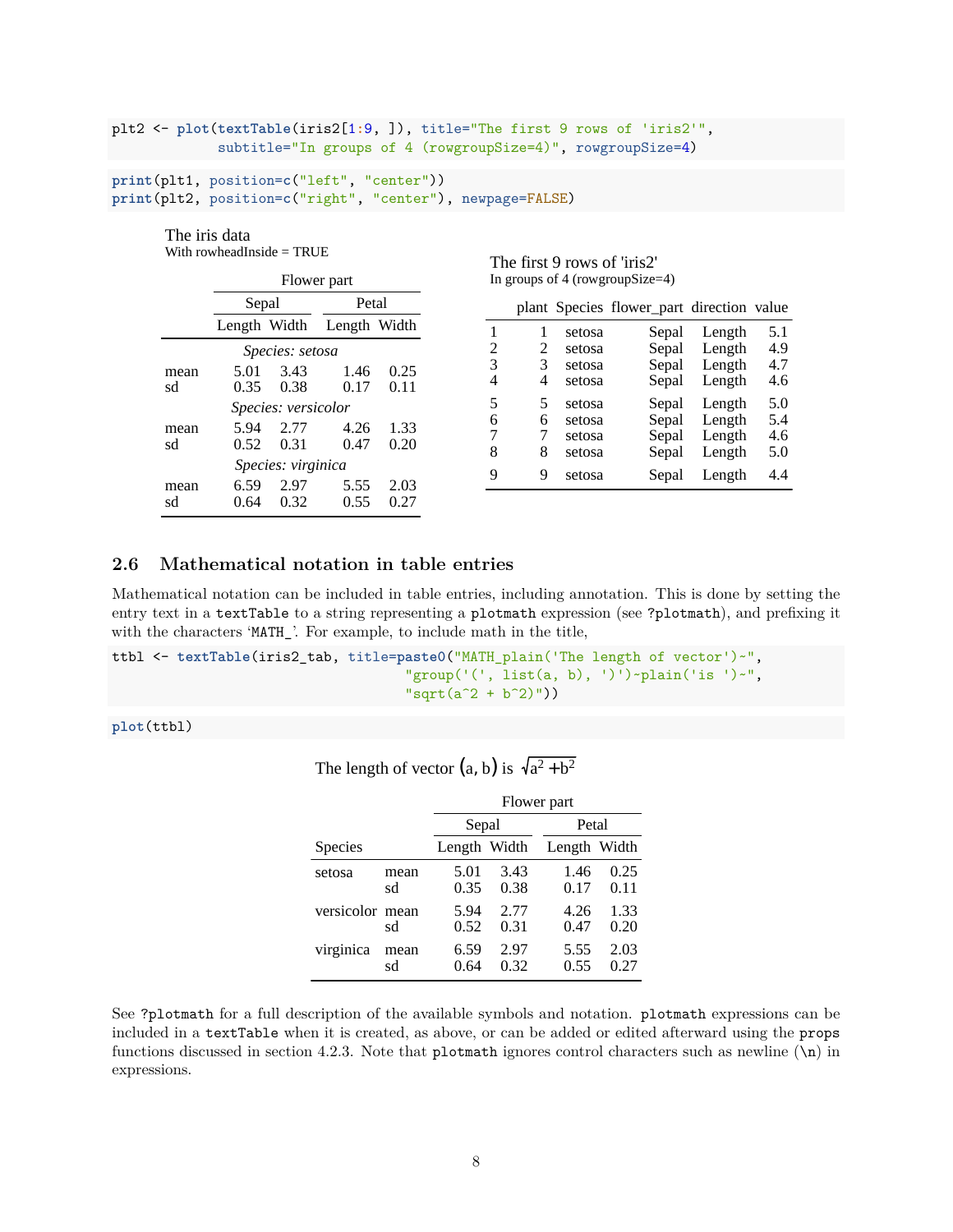#### <span id="page-8-0"></span>**2.7 Reference marks**

A reference mark is a symbol placed before or after entry text to indicate a cross-reference; e.g. for footnotes. Reference marks can be added to either a textTable or pltdTable using the addRefmark function. The following adds a footnote to explain the abbreviation "sd", and cross-references entries containing the abbreviation to the footnote:

```
ttbl <- textTable(iris2_tab, foot="sd = standard deviation")
ttbl <- addRefmark(ttbl, mark="a", before="sd =", after="sd$", raise=TRUE)
```
#### **plot**(ttbl)

|                 |                 |              | Flower part  |              |              |  |  |
|-----------------|-----------------|--------------|--------------|--------------|--------------|--|--|
|                 |                 | Sepal        |              | Petal        |              |  |  |
| Species         |                 | Length Width |              | Length Width |              |  |  |
| setosa          | mean<br>$sd^a$  | 5.01<br>0.35 | 3.43<br>0.38 | 1.46<br>0.17 | 0.25<br>0.11 |  |  |
| versicolor mean | sd <sup>a</sup> | 5.94<br>0.52 | 2.77<br>0.31 | 4.26<br>0.47 | 1.33<br>0.20 |  |  |
| virginica       | mean<br>$sd^a$  | 6.59<br>0.64 | 2.97<br>0.32 | 5.55<br>0.55 | 2.03<br>0.27 |  |  |

 $a<sub>sd</sub>$  = standard deviation

Argument mark is the character or symbol to be used as the reference mark. before and after are *regular expressions* (see ?regex) that identify which table entries are to have the mark placed at their beginning or end, respectively. raise indicates whether the reference mark is to be displayed as a superscript (using plotmath).

In the example the after regular expression matches all three row headers corresponding to standard deviations, since they all have the same entry text. For finer control, such as to mark only the first appearance, the props functions can be used with a pltdTable object, as described in section 4.2.3.

### <span id="page-8-1"></span>**2.8 Use with table objects from other packages**

Packages like tables and xtable do two things: they create table-like objects (with classes tabular and xtable, respectively), and they generate LaTeX or HTML code to style those objects for rendering to a PDF viewer or browser. This package provides methods to convert the table-like objects from the first step into textTables. Then the styling and rendering (to a graphics device) are done using the facilities of this package, not those of the original package.

#### <span id="page-8-2"></span>**2.9 Next steps**

The next section describes the model and terminology that the tablesgg package uses for tables. It is important to understand these concepts in order to fine-tune or customize the appearance of your tables.

## <span id="page-8-3"></span>**3 Terminology and concepts**

#### <span id="page-8-4"></span>**3.1 Table parts**

A table has seven parts, illustrated by the shaded regions here.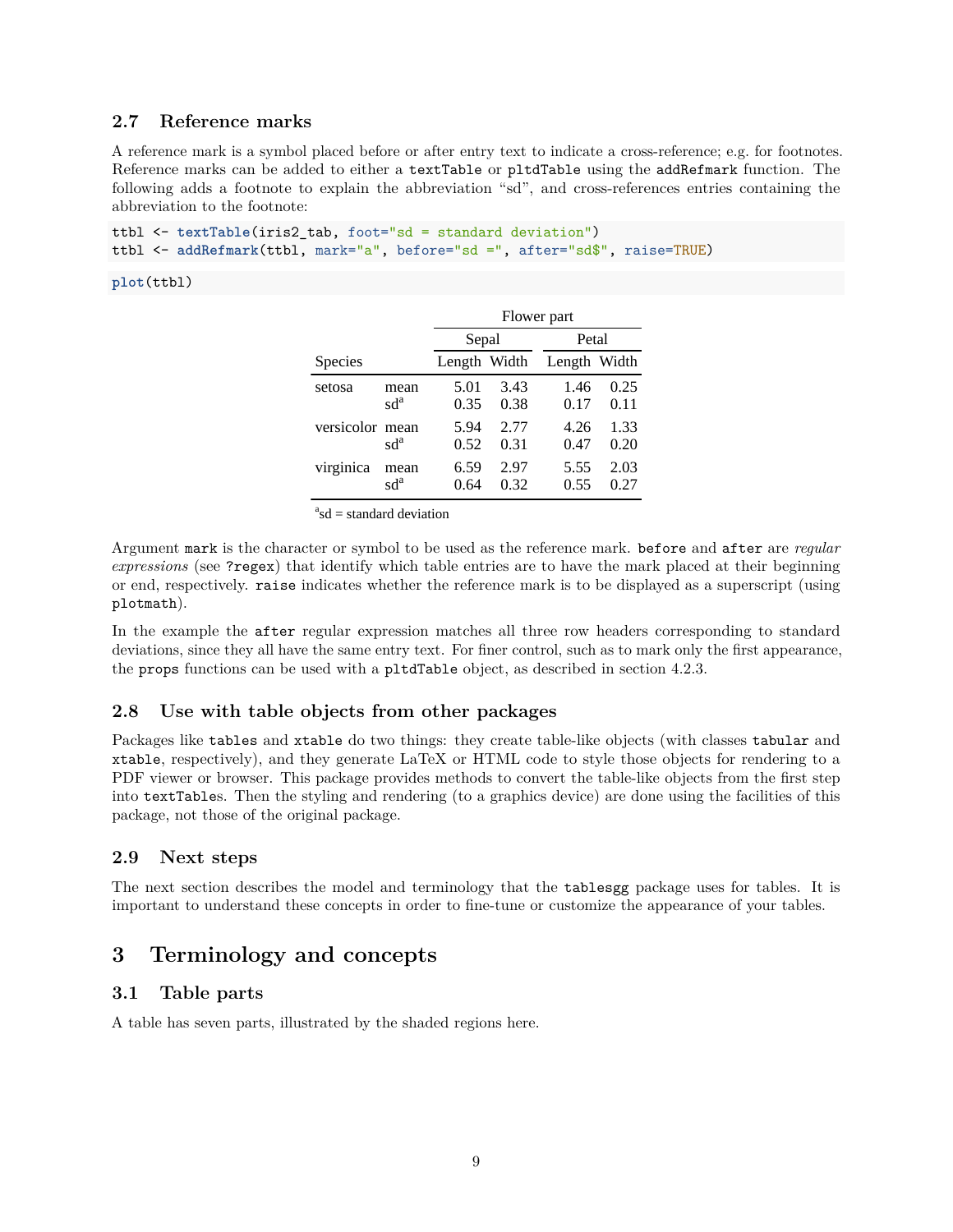| The iris data             |                               |                |             |              |      |  |  |  |  |  |
|---------------------------|-------------------------------|----------------|-------------|--------------|------|--|--|--|--|--|
|                           | Summary statistics by species |                |             |              |      |  |  |  |  |  |
|                           | A second subtitle line        |                |             |              |      |  |  |  |  |  |
|                           |                               |                |             |              |      |  |  |  |  |  |
|                           |                               |                | Flower part |              |      |  |  |  |  |  |
|                           |                               | Petal<br>Sepal |             |              |      |  |  |  |  |  |
| Species                   |                               | Length Width   |             | Length Width |      |  |  |  |  |  |
| setosa                    | mean                          | 5.01           | 3.43        | 1.46         | 0.25 |  |  |  |  |  |
|                           | sd                            | 0.35           | 0.38        | 0.17         | 0.11 |  |  |  |  |  |
| versicolor                | mean                          | 5.94           | 2.77        | 4.26         | 1.33 |  |  |  |  |  |
|                           | sd                            | 0.52           | 0.31        | 0.47         | 0.20 |  |  |  |  |  |
| virginica                 | mean                          | 6.59           | 2.97        | 5.55         | 2.03 |  |  |  |  |  |
|                           | sd                            | 0.64           | 0.32        | 0.55         | 0.27 |  |  |  |  |  |
| $sd = standard deviation$ |                               |                |             |              |      |  |  |  |  |  |

| Part                            | Part ID  |
|---------------------------------|----------|
| Title                           | title    |
| Subtitle                        | subtitle |
| Row header                      | rowhead  |
| Row header labels rowheadLabels |          |
|                                 |          |
| Column header                   | colhead  |
| <b>Body</b>                     | body     |

- Parts title, subtitle, and foot are collectively referred to as the table *annotation*. Each is optional. They can each contain multiple entries, which will be displayed on separate lines. They span the full width of the table.
- Parts rowhead and colhead contain the row headers and column headers of the table, respectively. Visually they simply provide labels for rows and columns of the table body. Conceptually they represent combinations of values of *row and column variables*, which are discussed further below.
- Part body contains the body of the table: the values associated with each combination of row and column variables, formatted as text strings.
- Part rowheadLabels is optional and contains labels for the row header variables; that is, labels for each column of rowhead.

body, rowhead, and colhead can be thought of as matrices that fit together into a larger matrix, with body in the lower right quadrant, rowhead in the lower left quadrant, and colhead in the upper right quadrant. The upper left quadrant is called the *stub* of the table; part rowheadLabels occupies the bottom row of the stub.

The number of rows and columns in each table part can be obtained with the summary function, applied to either a textTable or pltdTable:

**summary**(ttbl)

|    | ## 'textTable' with augmented row-column grid dimensions: (13, 6) |      |       |  |  |  |
|----|-------------------------------------------------------------------|------|-------|--|--|--|
|    | ## Table parts:                                                   |      |       |  |  |  |
| ## |                                                                   |      | nr nc |  |  |  |
|    | ## title                                                          |      | 1 NA  |  |  |  |
|    | ## subtitle                                                       | 2 NA |       |  |  |  |
|    | ## rowhead                                                        | 6 2  |       |  |  |  |
|    | ## rowheadLabels 1 2                                              |      |       |  |  |  |
|    | ## colhead                                                        | 34   |       |  |  |  |
|    | ## body                                                           |      | 6 4   |  |  |  |
|    | ## foot                                                           |      | 1 NA  |  |  |  |

The number of columns for annotation parts is reported as NA because they don't have a fixed number of columns; they span however many columns are required by the other parts. Not every part needs to be present in a given table, and nr and/or nc will be 0 for empty parts.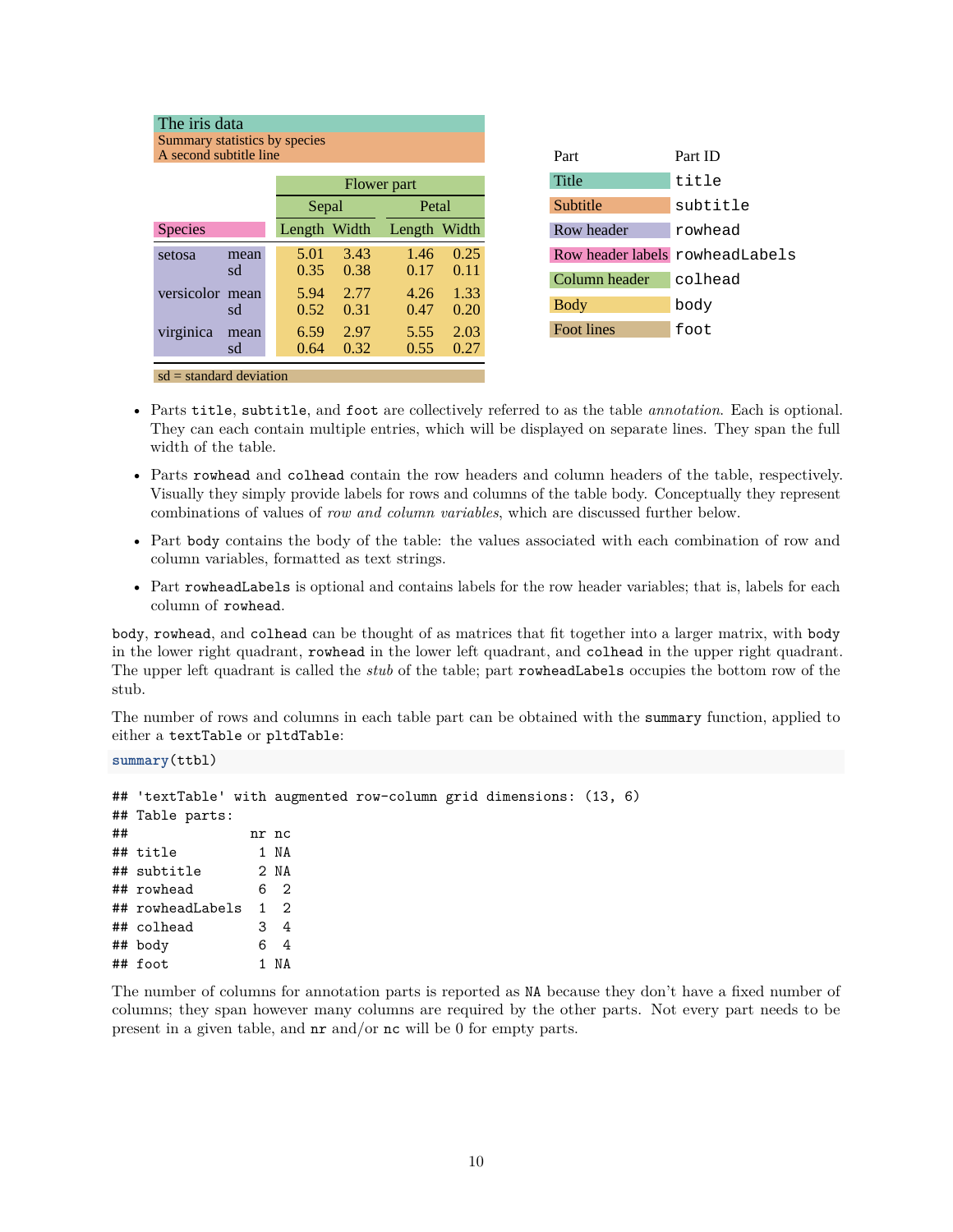### <span id="page-10-0"></span>**3.2 The augmented row-column grid; table cells**

When we speak of the rows and columns of a table, we are typically referring to the rows and columns of the table *body*. However it is clear from the figure in section 3.1 that the arrangement of the other table parts can be thought of as adding additional rows and columns, creating an *augmented row-column grid* for the table:

- Each row header variable (column of rowhead) adds a column.
- Each column header variable (row of colhead) adds a row.
- Each line of annotation (in title, subtitle, or foot) adds a row.

The adim function reports the number of rows and columns in this augmented grid:

#### **adim**(ttbl)

#### ## [1] 13 6

In the tablesgg package all references to positions within a plotted table are with respect to the augmented row-column grid. Each location in the grid is called a *cell* of the table.

### <span id="page-10-1"></span>**3.3 The hierarchical structure of headers**

As mentioned in the introduction, the model for a data summary table used by this package is one in which:

- There are one or more discrete variables in a data set. These are arbitrarily partitioned into row variables and column variables. (In the iris data table above, the column variables are flower part (Sepal or Petal) and measurment type (Length or Width). The row variables are Species and summary statistic type (mean or sd).)
- Each combination of values of row variables corresponds to one row of the table body, and each combination of values of column variables corresponds to one column of the body.
- For each combination of values of the row and column variables, a single text string is generated, representing the value associated with that combination. These text strings form the entries in the body of the table.

The combinations of values of the row variables are displayed in the table as the *row header*, and the combinations of values of the column variables as the *column header*. Each column of rowhead corresponds to one row variable and is called a *layer* of the header. Layers are numbered from innermost (closest to the table body) to outermost. Thus in the iris table, statistic type is layer 1 of the row header and species is layer 2. Similarly each row of colhead corresponds to one column variable, with a layer number that increases from innermost (measurement type) to outermost (flower part).

Within a header, the variables are treated as *nested*, inner (lower numbered) layers within outer layers. (This is independent of whether the variables would be considered nested or crossed for statistical modeling purposes.) Thus in the iris data table, measurement type is considered nested within flower part, and statistic type is considered nested within species.

Nesting implies a hierarchical or tree structure for the rows of rowhead and the columns of colhead. Layer number indicates how close to the bottom of the hierarchy a row or column variable is. The *level* then numbers the nodes within a layer. In the example, species, at layer 2, has three nodes or levels: 1 (setosa), 2 (versicolor), and 3 (virginica). Statistic type, at layer 1, has six nodes or levels: 1 (mean), 2 (sd), 3 (mean), 4 (sd), etc. Note that because of the nesting structure, "mean" for species versicolor is not assumed to have any relation to "mean" for setosa; for the purposes of displaying the table, they are entirely different levels of statistic type and have different node/level numbers.

This structure can be used to help style the appearance of the table. For example, by default additional space is inserted between different levels of the row or column header hierarchy at layers 2 or higher (e.g. between different species in the example). Similarly, horizontal rules are used to group columns at different levels of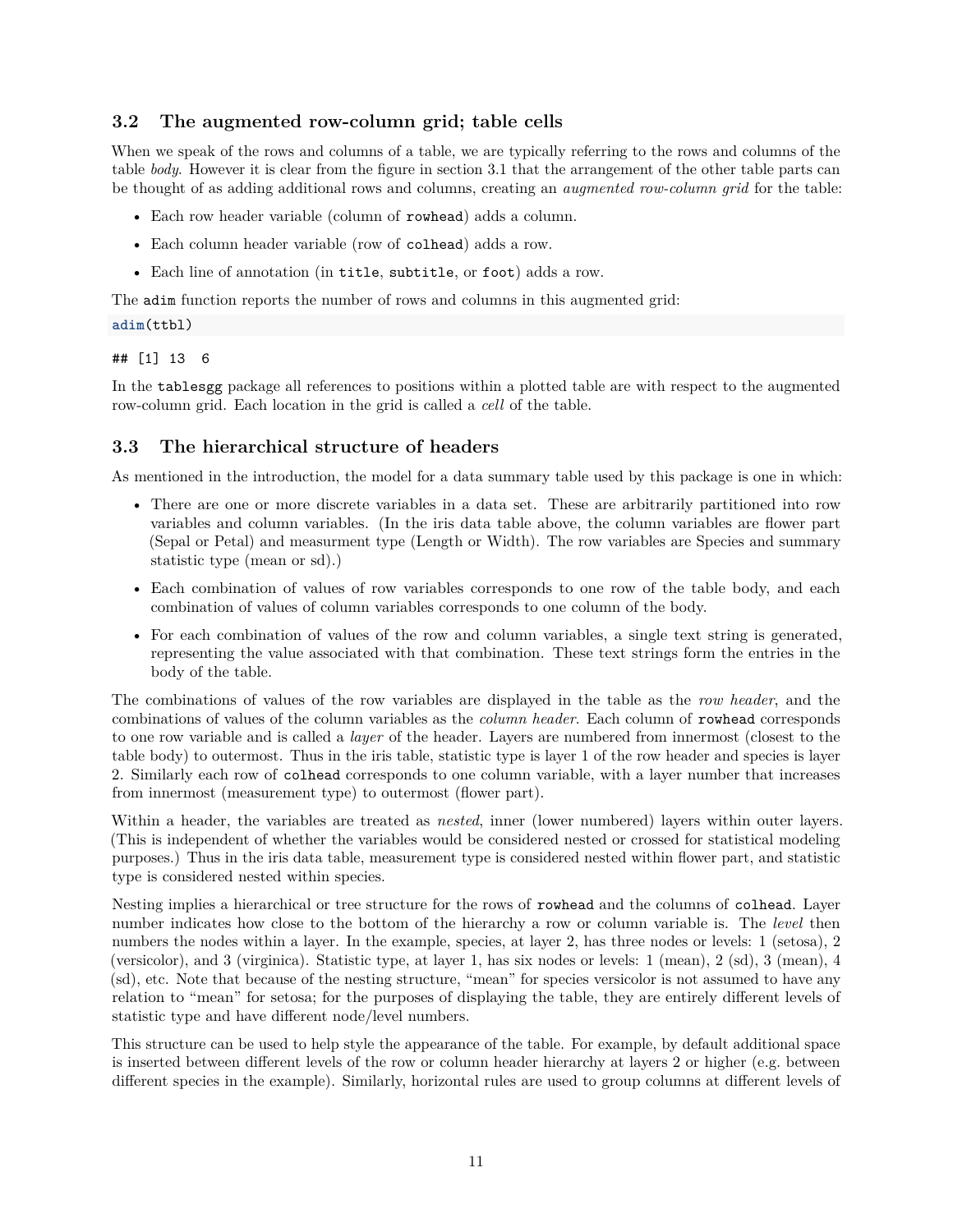the column header hierarchy in layers 2 or higher (e.g., spanning the two measurement types for each flower part). The way this styling is specified is discussed in section 5.

### <span id="page-11-0"></span>**3.4 Table elements: entries, blocks, hvrules**

As implemented in this package, plotted tables have three types of *elements*, namely *entries*, *blocks*, and *hvrules*. Elements are the smallest pieces of a table whose display can be individually controlled. In a sense they are the "atoms" of the table display. Each type of element is described in more detail below, but elements of all types share the following characteristics:

- Each element has an ID, a character string that is unique within the element type. To see the ID's of all the elements of a given type in a table, use the ids function.
- Each element has a set of *graphical properties* that specify how it is to be displayed. For example, the font, color, and border for a table entry; or the line type and thickness for an hvrule. ?elements documents the available graphical properties for each element type.
- Each element has a special property called enabled. This is either TRUE or FALSE, and controls *whether* the element is displayed at all.
- Elements have additional descriptors related to their role in the logical structure of the table, such as the table part they are associated with, and their position within that part. These additional descriptors vary depending on the element type, and are described in ?elements.

#### <span id="page-11-1"></span>**3.4.1 Entries**

Recall that a cell is a single position within the augmented row-column grid of the table. A table *entry* is the text string (and associated properties) assigned to a cell, or to a rectangular set of contiguous cells. In the latter case we say the entry *spans* multiple cells. For example, in the table in section 3.1 above

- There are two subtitle entries. The first spans all the cells in row 2 of the augmented grid (columns 1-6), and the second all the cells in row 3.
- The column header entry "Petal" spans two columns in the second row of colhead, corresponding to columns 5-6 in row 5 of the augmented grid.
- The body entry "6.59" occupies a single cell, at row 11, column 3 of the augmented grid.

The key points are that (a) the term *entry* includes text appearing in any part of the table, not just the body; and (b) entries can span multiple cells.

The standard ID's for entries have the form '*part*,*row number*,*column number*' for table parts that are matrices (the body, row and column headers, and row header labels), and '*part*,*element number*' for table parts that are vectors (table annotation). Note that in entry ID's only, '*row number*' and '*column number*' refer to rows and columns within the table part, not to row and column numbers of the augmented row-column grid. When an entry spans more than one row or column, the smallest row or column number is used. Thus in the above table, the ID of the column header entry "Petal" is the string "colhead,2,3".

#### <span id="page-11-2"></span>**3.4.2 Blocks of cells**

A *block* is simply a rectangular set of contiguous table cells. Any number of blocks may be defined for a given table, and blocks may overlap. A block may be empty, having 0 rows or 0 columns. Blocks serve three purposes:

- They provide a convenient way to refer to a collection of cells, or to the entries occupying those cells. The display properties of the whole collection can be set in a single operation.
- A block can be assigned certain graphical properties of its own, independent of the entries it contains. This can be used to highlight a region of the table by adding background shading or a border.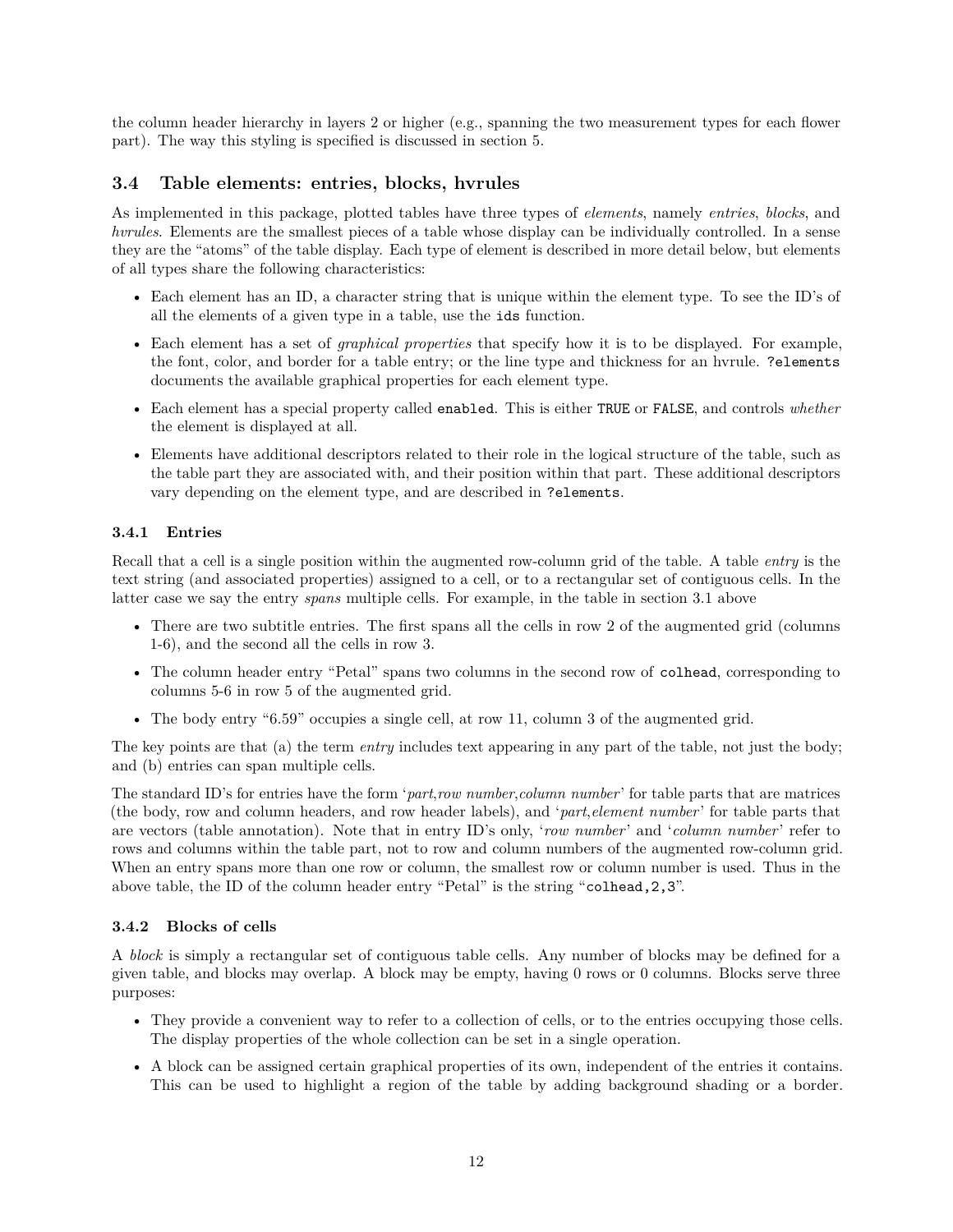For example, in the figure in section 3.1, different background colors were used to highlight blocks corresponding to the seven table parts.

• Blocks provide the framework for adding horizontal and vertical rules to a table. This is discussed in the next subsection.

By default a standard set of blocks is defined for all tables. These include:

- table: The whole table (all cells).
- title, subtitle, colhead, rowhead, rowheadLabels, body, foot: The standard table parts. (If there are interior row header entries, rowhead and body are omitted because the interleaving of headers and body means neither are valid blocks.)
- titles: The union of the title and subtitle parts.
- stub: The cells above the row headers and to the left of the column headers.
- colhead\_and\_stub, rowhead\_and\_stub: The unions of stub with colhead and rowhead, respectively.
- colhead\_and\_body, rowhead\_and\_body: The unions of body with colhead and rowhead, respectively.

Additional blocks are defined to represent the hierarchical structure of row and column headers. They have ID's that begin with strings "rowblock" or "colblock". See Appendix B for details.

A user can define arbitrary additional blocks for a table using the addBlock function; see section 4.2.4 for examples.

#### <span id="page-12-0"></span>**3.4.3 Horizontal and vertical rules (hvrules)**

In the context of tables, *rules* refer to horizontal or vertical lines that are used to separate or group table parts or sections. The table in section 3.1 includes five such horizontal lines (and no vertical lines). The tablesgg package generalizes this idea and uses the term *hvrule* to refer to something more flexible: a thin rectangle that is inserted between rows or columns, *which may or may not* contain a visible line. The effect of an hvrule with no visible line is simply to add extra space between rows or columns. This can be seen in the example: hvrules were used to add space between the subtitles and the column header, between the row header and body, between levels of species, and between the two flower parts.

By default, this package creates hvrules that run along each of the four sides of each standard block. They are given ID's of the form '*block id*\_*side*', where '*side*' is one of "top", "bottom", "left", or "right". However the enabled property is set to FALSE for most of them so that they are not displayed, and thus add no space to the table. As for any element, the user can enable or disable selected hvrules and/or modify their graphical properties; see section 4. In addition, the user can define arbitrary additional hvrules with the addHvrule function; see section 4.2.4 for examples.

An important point to note is that hvrules are entirely distinct from *borders*. Borders are a graphical property of entries or blocks, while hvrules are their own type of element. One should not try to use borders to create table rules, nor use hvrules to create borders around other elements. To illustrate the difference, the following figure shows the same table twice, highlighting entry borders on the left, and shading in hvrule rectangles on the right. As can be seen, the amount of space inserted between rows or columns by an hvrule can vary; space is one of the graphical properties of hvrules.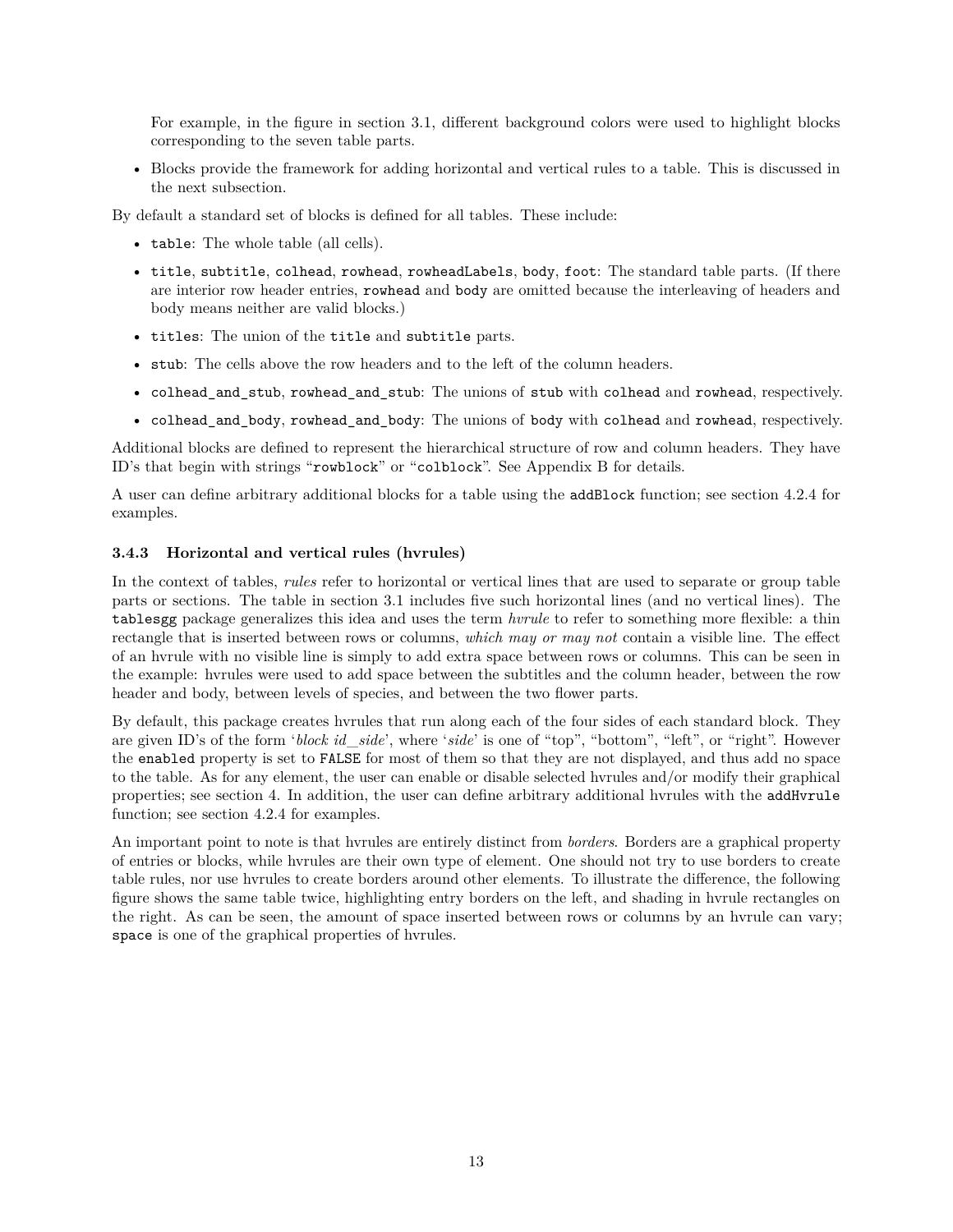| Highlight borders of table entries<br>Summary statistics by species<br>A second subtitle line |            |              |                |              |              |  |  |  |  |
|-----------------------------------------------------------------------------------------------|------------|--------------|----------------|--------------|--------------|--|--|--|--|
| Flower part                                                                                   |            |              |                |              |              |  |  |  |  |
|                                                                                               |            |              | Petal<br>Sepal |              |              |  |  |  |  |
| Species                                                                                       |            | Length Width |                | Length Width |              |  |  |  |  |
| setosa                                                                                        | mean<br>sd | 5.01<br>0.35 | 3.43<br>0.38   | 1.46<br>0.1  | 0.25<br>0.1  |  |  |  |  |
| versicolor mean                                                                               | sd         | 5.94<br>0.52 | 2.77<br>0.31   | 4.26<br>0.47 | 1.33<br>0.20 |  |  |  |  |
| virginica                                                                                     | mean<br>sd | 6.59<br>0.64 | 2.97<br>0.32   | 5.55<br>0.55 | 2.03         |  |  |  |  |
| $sd = standard deviation$                                                                     |            |              |                |              |              |  |  |  |  |

Highlight hvrules Summary statistics by species A second subtitle line

|                 |            | Flower part  |              |  |              |              |  |  |  |  |
|-----------------|------------|--------------|--------------|--|--------------|--------------|--|--|--|--|
|                 |            | Sepal        |              |  | Petal        |              |  |  |  |  |
| Species         |            | Length Width |              |  | Length Width |              |  |  |  |  |
| setosa          | mean<br>sd | 5.01<br>0.35 | 3.43<br>0.38 |  | 1.46<br>0.17 | 0.25<br>0.11 |  |  |  |  |
| versicolor mean | sd         | 5.94<br>0.52 | 2.77<br>0.31 |  | 4.26<br>0.47 | 1.33<br>0.20 |  |  |  |  |
| virginica       | mean<br>sd | 6.59<br>0.64 | 2.97<br>0.32 |  | 5.55<br>0.55 | 2.03<br>0.27 |  |  |  |  |

 $sd = standard deviation$ 

Also note that hvrules do not change a table's augmented row-column grid. Instead, horizontal rules are assigned a nominal row number that is the half-integer between the row numbers of the two rows it separates. For example, the horizontal rule running between augmented row numbers 3 and 4 in the figure above (i.e., below the subtitles) has a row number of 3.5. A horizontal rule always spans an integer number of columns. Analogously, a vertical rule has a nominal column number that is a half-integer, and spans an integer number of rows.

### <span id="page-13-0"></span>**3.5 Styles**

In processing a textTable into a pltdTable that is ready for display, graphical properties like font, text justification, color, etc., have to be assigned to each table element. The initial assignment of graphical properties is specified by a set of *styles*, one each for entries, blocks, and hvrules. Thus, as the name suggests, styles control the visual appearance of elements in the plotted table. Styles are specified via the entryStyle, blockStyle, and hvruleStyle arguments to plot.

Styles are implemented as styleObj objects. The package includes a few built-in styles that serve as defaults. Users can edit these or add additional styles as they choose. The way styles are defined and applied is described in section 5. As an illustration, the following shows the same table plotted twice. On the left the default entry style is used. Among other things it uses a serif font, a larger font size for the title, and sets horizontal and vertical justification of text according to each entry's structural role in the table. On the right a "base" style is used, which just assigns the same generic graphical parameters to all entries.

```
plt1 <- plot(ttbl, title="Default style for entries")
plt2 <- plot(ttbl, entryStyle=styles_pkg$entryStyle_pkg_base,
             title="The 'base' style for entries")
print(plt1, position=c("left", "center"))
print(plt2, position=c("right", "center"), newpage=FALSE)
```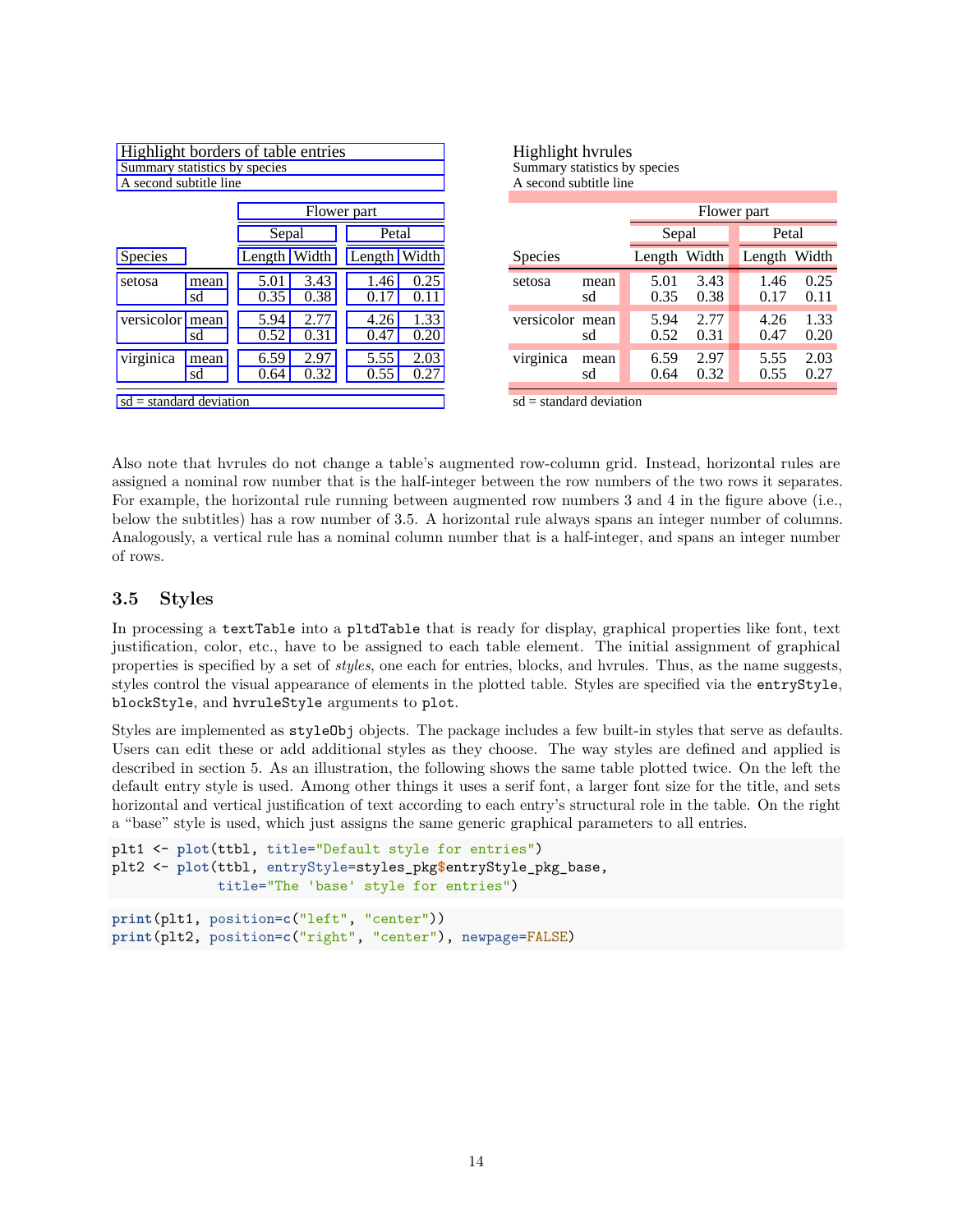#### Default style for entries Summary statistics by species

A second subtitle line

#### The 'base' style for entries Summary statistics by species A second subtitle line

|                 | Flower part |              |              |              |              | Flower part    |            |              |              |              |              |
|-----------------|-------------|--------------|--------------|--------------|--------------|----------------|------------|--------------|--------------|--------------|--------------|
|                 |             | Sepal        |              | Petal        |              |                |            | Sepal        |              | Petal        |              |
| <b>Species</b>  |             | Length Width |              | Length Width |              | <b>Species</b> |            | Length Width |              | Length Width |              |
| setosa          | mean<br>sd  | 5.01<br>0.35 | 3.43<br>0.38 | 1.46<br>0.17 | 0.25<br>0.11 | setosa         | mean<br>sd | 5.01<br>0.35 | 3.43<br>0.38 | 1.46<br>0.17 | 0.25<br>0.11 |
| versicolor mean | sd          | 5.94<br>0.52 | 2.77<br>0.31 | 4.26<br>0.47 | 1.33<br>0.20 | versicolor     | mean<br>sd | 5.94<br>0.52 | 2.77<br>0.31 | 4.26<br>0.47 | 1.33<br>0.20 |
| virginica       | mean<br>sd  | 6.59<br>0.64 | 2.97<br>0.32 | 5.55<br>0.55 | 2.03<br>0.27 | virginica      | mean<br>sd | 6.59<br>0.64 | 2.97<br>0.32 | 5.55<br>0.55 | 2.03<br>0.27 |

 $sd = standard deviation$ 

sd = standard deviation

### <span id="page-14-0"></span>**3.6 Confusing conventions**

A potential source of confusion in displaying tables as plots is the differing conventions about coordinate systems: origin, axis directions, and axis order.

- Tables follow the matrix convention in which the origin is at the upper left, with row numbers increasing from top to bottom and column numbers increasing from left to right. Dimensions and coordinates are in (row, column) order, that is, vertical coordinate first, then horizontal.
- The plot convention is to have the origin at the lower left, with the vertical coordinate increasing from bottom to top, and the horizontal from left to right. Dimensions and coordinates are in (horizontal, vertical) order.

In this package the matrix convention is followed in almost all cases: for the augmented row-column grid, the dimensions of tables and their parts, horizontal and vertical justification of entry text within cells, and descriptors for table elements. The plot convention is used only for the following two aspects of pltdTable objects:

- The pltdSize function returns physical dimensions in (horizontal, vertical) order.
- The position, just, vpx, and vpy arguments of the print method also expect values in (horizontal, vertical) order, with 0 meaning left/bottom and 1 meaning right/top.

The other difference in conventions to be aware of is that tablesgg uses millimeters for dimensions, whereas R graphics functions use inches. This should only matter to the user when opening a graphics device based on pltdSize; specify units="in" to get table size in inches.

## <span id="page-14-1"></span>**4 Customizing textTables and pltdTables**

Facilities are available to modify existing textTable and pltdTable objects, without re-creating them from the original source objects. One can also change the default styles used to assign graphical properties to table elements.

## <span id="page-14-2"></span>**4.1 Modifying a textTable**

There is an update method for textTable objects. It allows one to change or remove the table's annotation (titles, subtitles, foot lines) and labels for the row header columns (rowheadLabels).

A textTable can also be subscripted in the usual matrix way, to create a new textTable with fewer (or rearranged) rows or columns. The subscripts are applied to the augmented row-column grid. For example,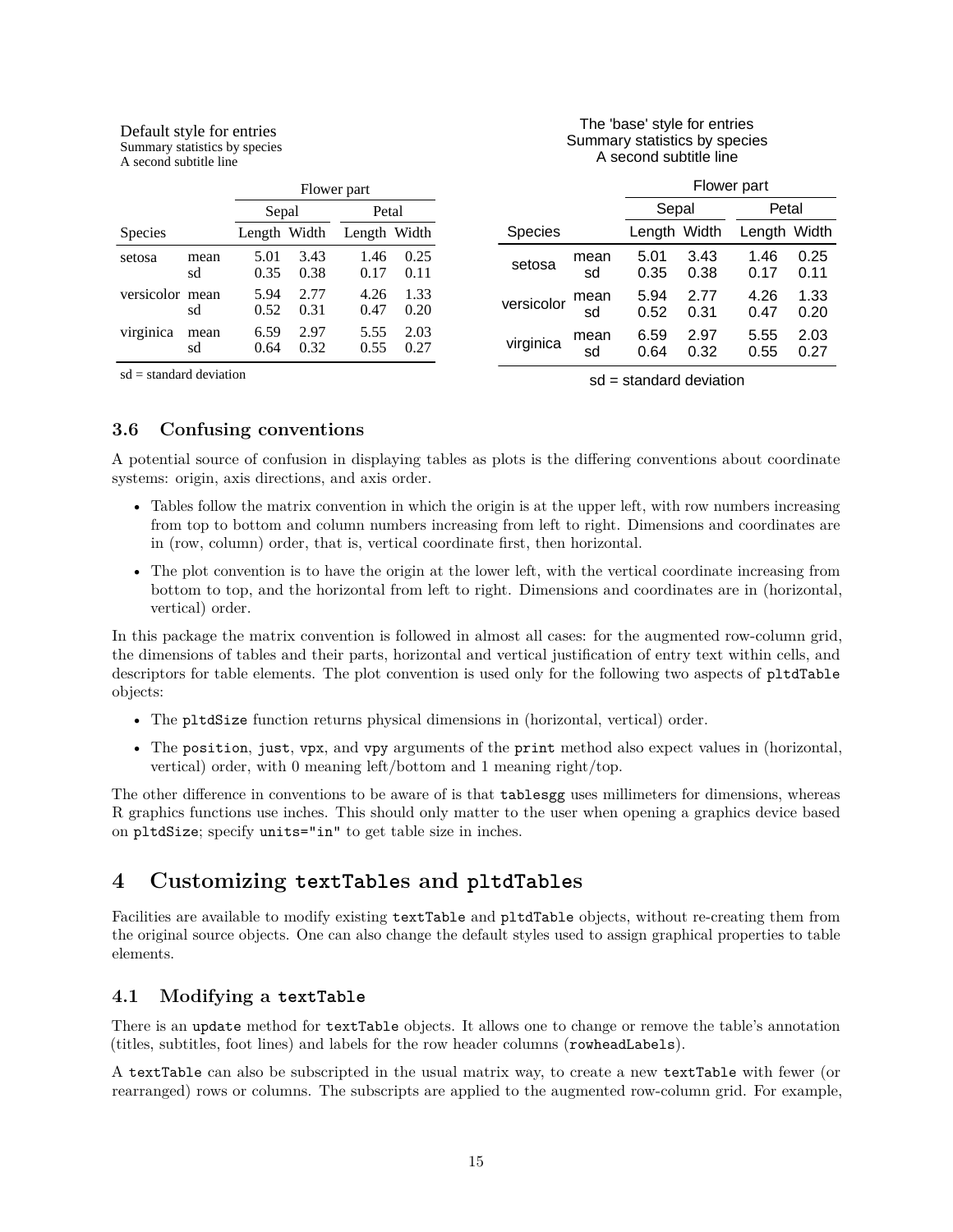the following will remove the first column header row ("Flower part") from the example table, and reverse the order of the "Sepal" and "Petal" sets of columns:

```
subttbl <- ttbl[-4, c(1,2,5,6,3,4)]
# Also change annotation:
subttbl <- update(subttbl, title="Example of subscripting a 'textTable'")
```
Example of subscripting a 'textTable'

**plot**(subttbl)

| Summary statistics by species<br>A second subtitle line |            |              |              |              |              |  |  |  |  |
|---------------------------------------------------------|------------|--------------|--------------|--------------|--------------|--|--|--|--|
|                                                         |            | Petal        |              |              | Sepal        |  |  |  |  |
| Species                                                 |            | Length Width |              | Length Width |              |  |  |  |  |
| setosa                                                  | mean<br>sd | 1.46<br>0.17 | 0.25<br>0.11 | 5.01<br>0.35 | 3.43<br>0.38 |  |  |  |  |
| versicolor mean                                         | sd         | 4.26<br>0.47 | 1.33<br>0.20 | 5.94<br>0.52 | 2.77<br>0.31 |  |  |  |  |
| virginica                                               | mean<br>sd | 5.55<br>0.55 | 2.03<br>0.27 | 6.59<br>0.64 | 2.97<br>0.32 |  |  |  |  |

 $sd = standard deviation$ 

The above subscripting required us to count rows and columns of the augmented grid, and would have to be modified if, for example, we changed the number of title or subtitle lines in the table. The helper functions arow and acol allow the subscripts to be specified in a less fragile way:

```
i <- arow(ttbl, "colhead")[1] # row number of first column header row
j1 <- acol(ttbl, "rowhead") # column numbers for row header
j2 <- acol(ttbl, "colhead") # column numbers for column header
subttbl2 <- ttbl[-i, c(j1, j2[c(3,4,1,2)])]
subttbl2 <- update(subttbl2, title="Example of subscripting a 'textTable'")
identical(subttbl, subttbl2)
```
## [1] TRUE

Subscripting cannot be used to move rows or columns between different table parts (e.g., between headers and the table body).

#### <span id="page-15-0"></span>**4.2 Modifying a pltdTable**

It is possible to change the graphical properties of table elements in an existing plotted table, as well as shrink or expand its overall displayed size. One can also add additional blocks or hvrules to the table. However it is not possible to make changes that alter the table's augmented row-column grid, such as adding new entries or annotation. For that one must go back to the starting textTable, or to the object from which the textTable was generated.

#### <span id="page-15-1"></span>**4.2.1 Changing style and scale**

There is an update method for pltdTable objects. It allows one to change the styles used to assign graphical properties to table entries, blocks, and hvrules. It also accepts the scale argument, a multiplier to change the displayed size of the table by shrinking or expanding all elements proportionally. Note that scaling is not cumulative; it is always relative to the natural size of the table as determined by its styles. Thus in the following

```
plt1 <- plot(ttbl)
plt2 <- update(plt1, scale=0.8)
```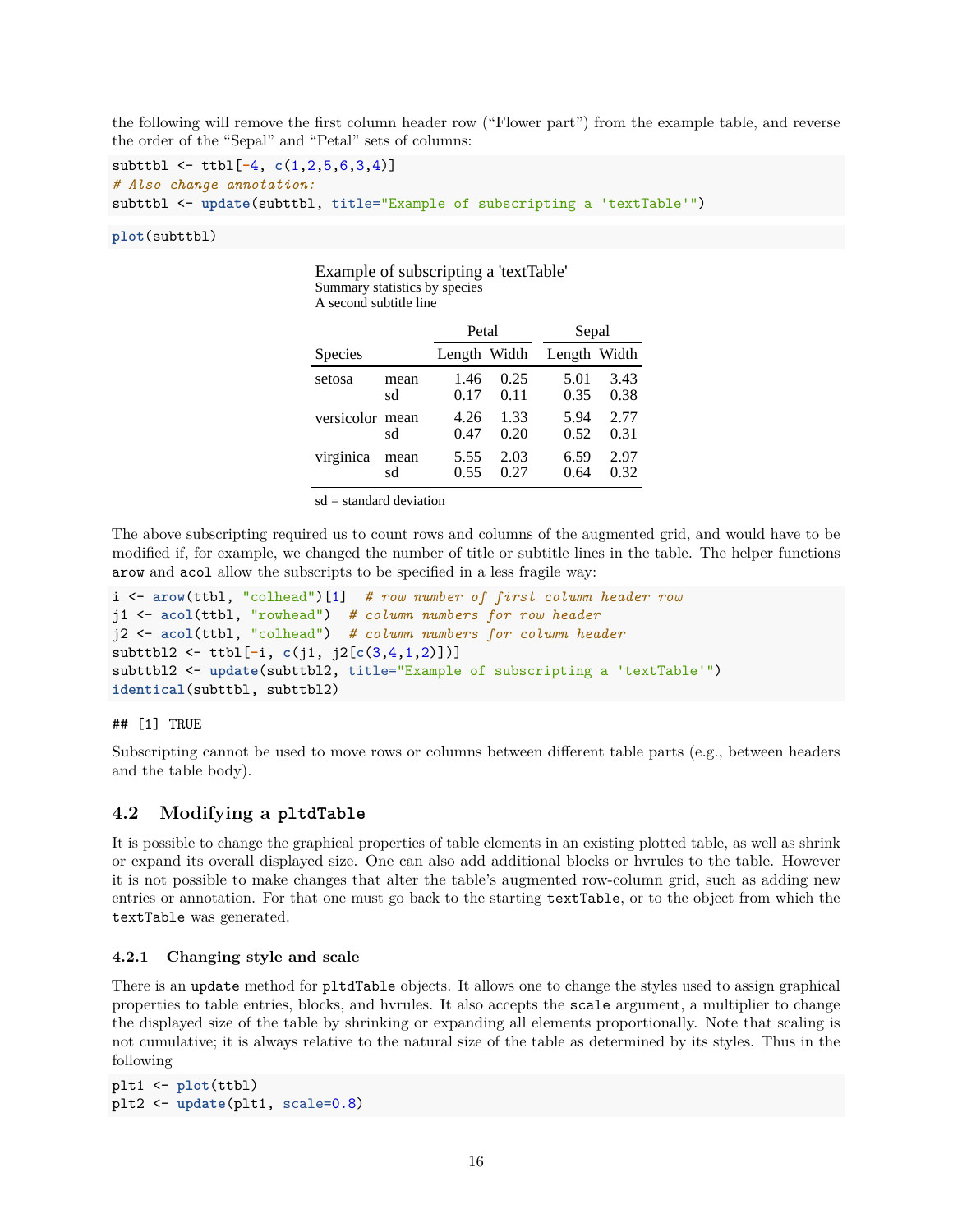```
plt3 <- update(plt2, scale=1.0)
rbind(pltdSize(plt1), pltdSize(plt2), pltdSize(plt3))
```

```
\# [, 1 [, 2 ]## [1,] 77.04089 62.69298
## [2,] 61.83271 50.26097
## [3,] 77.04089 62.69298
```
the third plot is the same size as the first, not the second.

The update method also accepts the plot.margin argument to change the amount of padding space added around the four sides of the plot.

#### <span id="page-16-0"></span>**4.2.2 Viewing the elements of a plotted table**

The elements function extracts and returns the elements of a plotted table, as data frames. Each data frame has one row per element, and columns that include the element ID, descriptors of the role, position, and characteristics of the element in the table, and the graphical properties assigned to it. See the function documentation for a description of each of these columns.

The elements function has an argument enabledOnly, with a default of TRUE, to extract only the *enabled* elements of the appropriate type.

The following shows the first few entry elements of the table from the previous subsection:

```
head(elements(plt1, type="entry"))
```

| ## |                                                       |                                                            | id      |      |       |                                   |            |             |                |              |              |                 |                | part subpart partrow partcol headlayer level_in_layer          |    |   |
|----|-------------------------------------------------------|------------------------------------------------------------|---------|------|-------|-----------------------------------|------------|-------------|----------------|--------------|--------------|-----------------|----------------|----------------------------------------------------------------|----|---|
|    | ## title,1                                            | title,1                                                    |         |      | title |                                   | $<$ NA $>$ |             | $\mathbf{1}$   |              | NA           |                 |                | 6                                                              |    |   |
|    | ## subtitle,1 subtitle,1 subtitle                     |                                                            |         |      |       |                                   | $<$ NA $>$ |             | 1              |              | NA           |                 |                | 4                                                              |    | 1 |
|    | ## subtitle,2 subtitle,2 subtitle                     |                                                            |         |      |       |                                   | $<$ NA $>$ |             | $\mathbf{2}$   |              | NA           |                 |                | 5                                                              |    |   |
|    | $##$ foot, 1                                          |                                                            | foot, 1 |      | foot  |                                   | $<$ NA $>$ |             | $\mathbf{1}$   |              | NA           |                 |                | 1                                                              |    | 1 |
|    | $\texttt{***}$ body, 1, 1                             | body,1,1                                                   |         |      | body  |                                   | $<$ NA $>$ |             | $\mathbf{1}$   |              | $\mathbf{1}$ |                 |                | $\Omega$                                                       |    | 1 |
|    | $\#$ # body, $2,1$                                    | body, 2, 1                                                 |         |      | body  |                                   | $<$ NA $>$ |             | $\overline{2}$ |              | 1            |                 |                | ი                                                              |    | 2 |
| ## |                                                       |                                                            |         |      |       |                                   | text       |             |                |              |              |                 |                | type arow1 arow2 acol1 acol2                                   |    |   |
|    | ## title,1                                            |                                                            |         |      |       | The iris data character           |            |             |                |              |              | $\mathbf{1}$    | 1              | $\mathbf{1}$                                                   | 6  |   |
|    | ## subtitle,1 Summary statistics by species character |                                                            |         |      |       |                                   |            |             |                |              |              | 2               | $\mathbf{2}$   | 1                                                              | 6  |   |
|    | ## subtitle,2                                         |                                                            |         |      |       | A second subtitle line character  |            |             |                |              |              | 3               | 3              | $\mathbf{1}$                                                   | 6  |   |
|    | $##$ foot, 1                                          |                                                            |         |      |       | sd = standard deviation character |            |             |                |              |              | 13              | 13             | $\mathbf{1}$                                                   | 6  |   |
|    | $\#$ # body, 1, 1                                     |                                                            |         |      |       |                                   | 5.01       |             |                | numeric      |              | $\overline{7}$  | $\overline{7}$ | 3                                                              | 3  |   |
|    | $\#$ # body, 2, 1                                     |                                                            |         |      |       |                                   | 0.35       |             |                | numeric      |              | 8               | 8              | 3                                                              | 3  |   |
| ## |                                                       |                                                            |         |      |       |                                   |            |             |                |              |              |                 |                | math enabled multicolumn multirow hjust vjust color alpha size |    |   |
|    | $##$ title, 1                                         | FALSE                                                      |         | TRUE |       | TRUE                              |            | FALSE       |                |              | 0            |                 | 0 black        | $\mathbf{1}$                                                   | 11 |   |
|    | ## subtitle,1 FALSE                                   |                                                            |         | TRUE |       | TRUE                              |            | FALSE       |                |              | 0            |                 | 0 black        | $\mathbf{1}$                                                   | 9  |   |
|    | ## subtitle,2 FALSE                                   |                                                            |         | TRUE |       | TRUE                              |            | FALSE       |                |              | 0            |                 | 0 black        | 1                                                              | 9  |   |
|    | $##$ foot, 1                                          | FALSE                                                      |         | TRUE |       | TRUE                              |            | FALSE       |                |              | $\circ$      |                 | 0 black        | $\mathbf{1}$                                                   | 9  |   |
|    | ## body, 1, 1 FALSE                                   |                                                            |         | TRUE |       | FALSE                             |            | FALSE       |                |              | $\mathbf{1}$ |                 | 1 black        | $\mathbf{1}$                                                   | 10 |   |
|    | ## $body, 2, 1$                                       | FALSE                                                      |         | TRUE |       | FALSE                             |            | FALSE       |                |              | $\mathbf{1}$ |                 | 1 black        | $\mathbf{1}$                                                   | 10 |   |
| ## |                                                       | family fontface lineheight angle hpad vpad fill fill_alpha |         |      |       |                                   |            |             |                |              |              |                 |                |                                                                |    |   |
|    | $##$ title, 1                                         | serif                                                      |         | 1    |       | 0.9                               |            | 0           |                | $\mathbf{1}$ |              | $0.7$ <na></na> |                | 1                                                              |    |   |
|    | ## subtitle,1                                         | serif                                                      |         | 1    |       | 0.9                               |            | $\mathbf 0$ |                | 1            |              | 0.7 < NA>       |                | 1                                                              |    |   |
|    | ## subtitle,2                                         | serif                                                      |         | 1    |       | 0.9                               |            | $\Omega$    |                | $\mathbf{1}$ |              | 0.7 < NAA       |                | 1                                                              |    |   |
|    | ## $foot, 1$                                          | serif                                                      |         | 1    |       | 0.9                               |            | $\Omega$    |                | $\mathbf{1}$ |              | $0.5$ <na></na> |                | 1                                                              |    |   |
|    | ## body, 1, 1                                         | serif                                                      |         | 1    |       | 0.9                               |            | 0           |                | $\mathbf{1}$ |              | 0.7 < NAA       |                | 1                                                              |    |   |
|    | $\#$ # body, 2, 1                                     | script                                                     |         | 1    |       | 0.9                               |            | $\Omega$    |                | $\mathbf{1}$ |              | 0.7 < NA>       |                | 1                                                              |    |   |
| ## |                                                       | border_size border_color                                   |         |      |       |                                   |            |             |                |              |              |                 |                |                                                                |    |   |
|    | $\#$ # title, 1                                       |                                                            | 0       |      |       | $<$ NA $>$                        |            |             |                |              |              |                 |                |                                                                |    |   |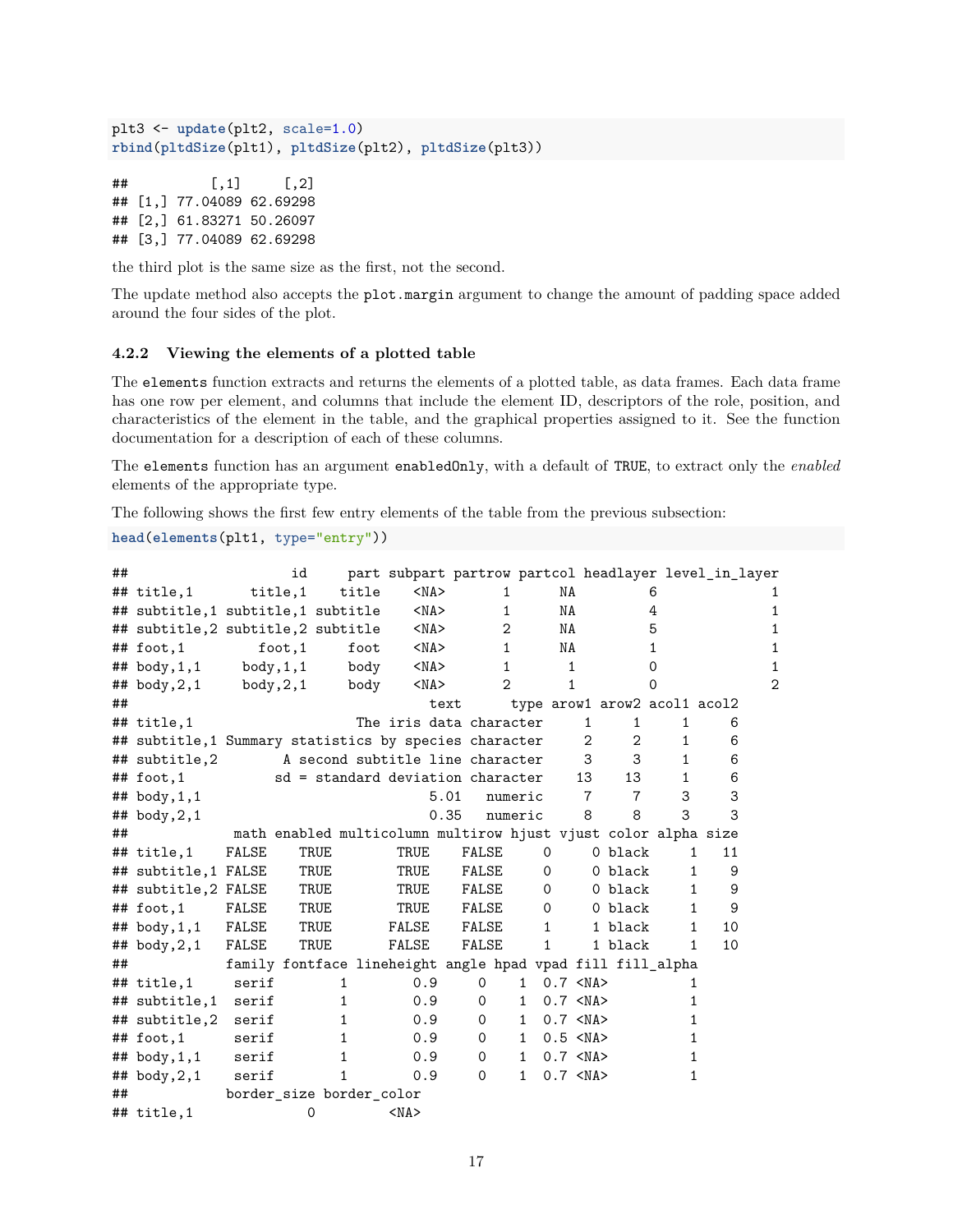| ## subtitle,1     | O | <na></na>  |
|-------------------|---|------------|
| ## subtitle,2     | Ω | $<$ NA $>$ |
| $\#$ # foot, 1    | 0 | $<$ NA $>$ |
| $\#$ # body, 1, 1 | Ω | <na></na>  |
| $\#$ # body, 2, 1 | Ω | $<$ NA $>$ |

#### <span id="page-17-0"></span>**4.2.3 Fine-tuning graphical properties of table elements: props functions**

To make changes to the overall appearance of a table in a way that is readily applied to other tables, it is simplest to edit or create a new style object for the corresponding table elements. See section 5. However for one-off changes, or for fine control of individual table elements, there are more direct tools: the props<-, propsa<-, and propsd<- functions.

These are "setter" or replacement functions, designed to appear on the left-hand side of an assignment. Their first argument is the pltdTable to be modified. Additional arguments identify the specific elements to be changed. The right-hand side of the assignment is an object that both indicates the type of elements being changed (entries, blocks, or hvrules) and lists the new properties to be given to those elements. For example,

```
plt <- plot(ttbl)
props(plt, id="body") <- element_entry(fontface=3, fill="gray85")
props(plt, id="subtitle,2") <- element_entry(text="Properties changed",
                                            fill="gray85")
props(plt, id="rowhead_right") <- element_hvrule(linetype=1, color="black")
```
plt

The iris data Summary statistics by species Properties changed

|                 |            | Flower part  |              |              |              |  |  |  |  |
|-----------------|------------|--------------|--------------|--------------|--------------|--|--|--|--|
|                 |            | Sepal        |              | Petal        |              |  |  |  |  |
| Species         |            | Length Width |              | Length Width |              |  |  |  |  |
| setosa          | mean<br>sd | 5.01<br>0.35 | 3.43<br>0.38 | 1.46<br>0.17 | 0.25<br>0.11 |  |  |  |  |
| versicolor mean | sd         | 5.94<br>0.52 | 2.77<br>0.31 | 4.26<br>0.47 | 1.33<br>0.20 |  |  |  |  |
| virginica       | mean<br>sd | 6.59<br>0.64 | 2.97<br>0.32 | 5.55<br>0.55 | 2.03<br>0.27 |  |  |  |  |

sd = standard deviation

changes the display of all entries in the table body to italics (fontface=3), with a gray background; changes the second line of the subtitle; and puts a visible line in the vertical rule separating the row header from the body of the table. Note that one of the available properties for entries is text, here used to change the text of the second subtitle line.

The right-hand side of the assignment must be an element  $*$  object, where  $*$  is either entry, block, hvrule, or refmark. These objects are modeled on element text, element rect, etc. objects from the ggplot2 package. They are created by functions of the same names. Arguments to the functions specify values of graphical properties; any property not specified in the element\_\* object is left unchanged. Note particularly that the enabled property allows one to turn on and off the display of individual elements. See the documentation of the elements function for full lists of the available properties.

On the left-hand side of the assignment, one specifies which table elements are to receive the new properties. The only difference between the three props functions is the form of the specification. props<- uses element or part ID's. It is convenient for changing properties of table annotation or whole sections of the table, as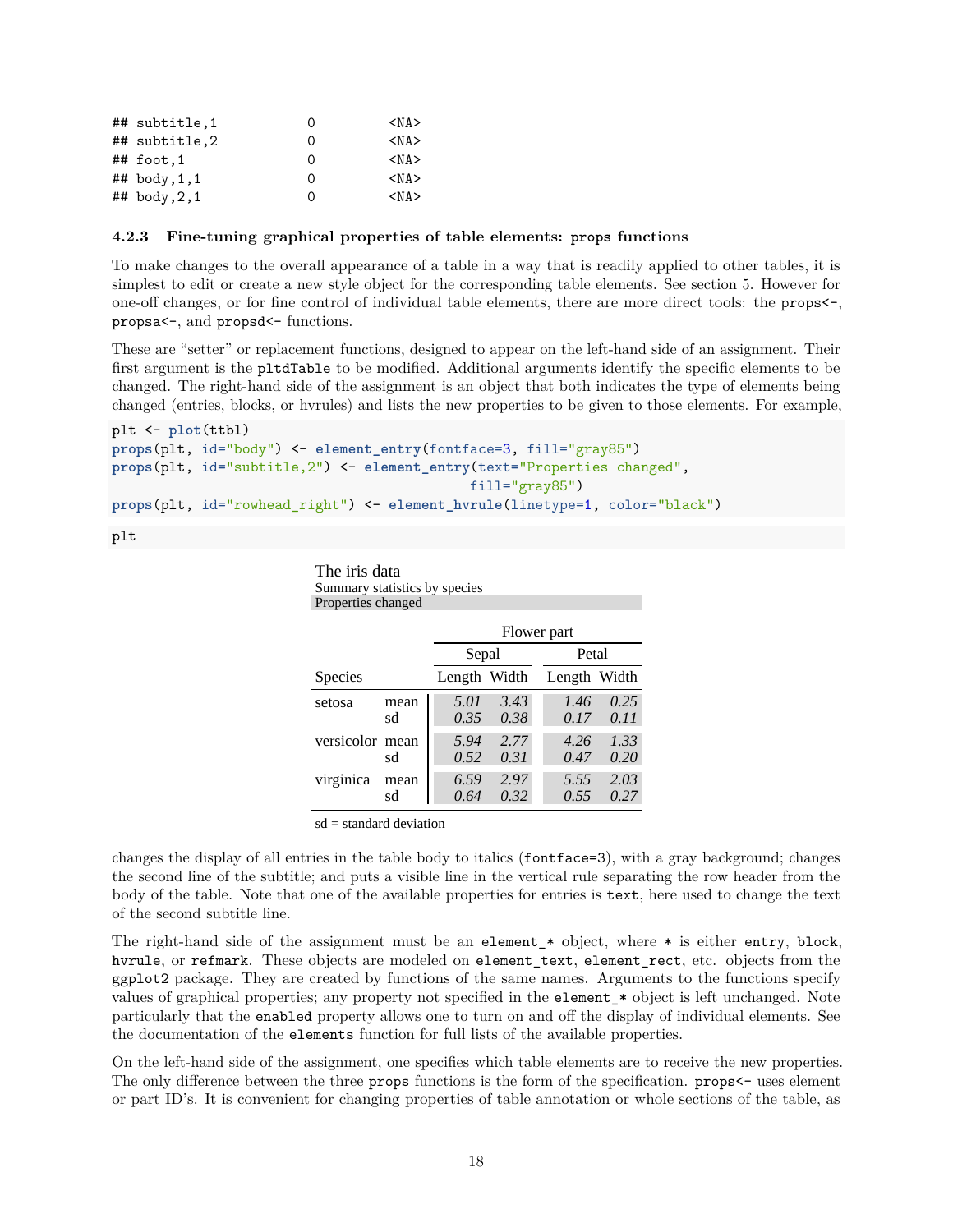shown above. (To see the ID's of all the elements in a table, use the ids function.)

props<- can also select table entries based on their text content: the regex argument takes a regular expression, and matching entries are selected. For example, to add reference marks to explain the abbreviation "sd":

```
plt <- plot(textTable(iris2_tab, foot="sd = standard deviation"))
props(plt, regex="^sd$") <- element_refmark(mark="*", side="after")
props(plt, regex="^sd =") <- element_refmark(mark="*", side="before")
```
#### plt

|                 |             | Flower part  |              |              |              |  |  |  |  |
|-----------------|-------------|--------------|--------------|--------------|--------------|--|--|--|--|
|                 |             | Sepal        |              | Petal        |              |  |  |  |  |
| Species         |             | Length Width |              | Length Width |              |  |  |  |  |
| setosa          | mean<br>sd* | 5.01<br>0.35 | 3.43<br>0.38 | 1.46<br>0.17 | 0.25<br>0.11 |  |  |  |  |
| versicolor mean | sd*         | 5.94<br>0.52 | 2.77<br>0.31 | 4.26<br>0.47 | 1.33<br>0.20 |  |  |  |  |
| virginica       | mean<br>sd* | 6.59<br>0.64 | 2.97<br>0.32 | 5.55<br>0.55 | 2.03<br>0.27 |  |  |  |  |

 $*$ sd = standard deviation

propsa<- selects table elements using explicit row and column numbers within the augmented row-column grid:

```
propsa(plt, arows=c(5, 7, 9), acols=5) <- element_entry(color="red")
```
plt

|                 |             | Flower part  |              |              |              |  |  |  |  |
|-----------------|-------------|--------------|--------------|--------------|--------------|--|--|--|--|
|                 |             | Sepal        |              | Petal        |              |  |  |  |  |
| Species         |             | Length Width |              | Length Width |              |  |  |  |  |
| setosa          | mean<br>sd* | 5.01<br>0.35 | 3.43<br>0.38 | 1.46<br>0.17 | 0.25<br>0.11 |  |  |  |  |
| versicolor mean | sd*         | 5.94<br>0.52 | 2.77<br>0.31 | 4.26<br>0.47 | 1.33<br>0.20 |  |  |  |  |
| virginica       | mean<br>sd* | 6.59<br>0.64 | 2.97<br>0.32 | 5.55<br>0.55 | 2.03<br>0.27 |  |  |  |  |

\*sd = standard deviation

The helper functions arow and acol return row and column numbers associated with table elements or parts. For example, to put all the mean values in bold:

**propsa**(plt, arows=**arow**(plt, hpath=**c**(NA, "mean")), acols=**acol**(plt, id="body")) <- **element\_entry**(fontface=2)

#### plt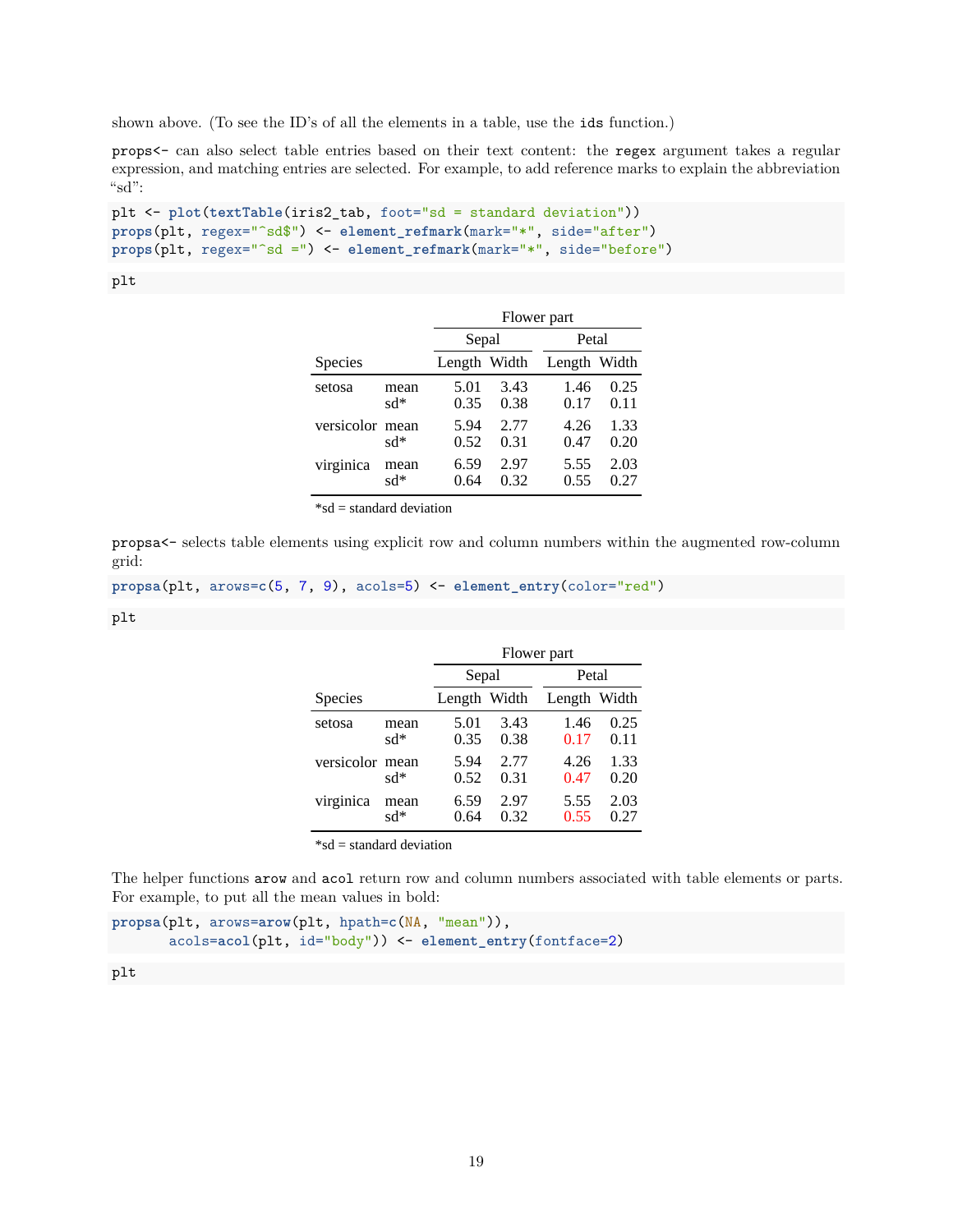|                 |             |              | Flower part  |              |              |  |  |
|-----------------|-------------|--------------|--------------|--------------|--------------|--|--|
|                 |             | Sepal        |              | Petal        |              |  |  |
| Species         |             | Length Width |              | Length Width |              |  |  |
| setosa          | mean<br>sd* | 5.01<br>0.35 | 3.43<br>0.38 | 1.46<br>0.17 | 0.25<br>0.11 |  |  |
| versicolor mean | $sd*$       | 5.94<br>0.52 | 2.77<br>0.31 | 4.26<br>0.47 | 1.33<br>0.20 |  |  |
| virginica       | mean<br>sd* | 6.59<br>0.64 | 2.97<br>0.32 | 5.55<br>0.55 | 2.03<br>0.27 |  |  |

\*sd = standard deviation

propsd<- selects table elements using the values of element descriptors. Internally entries, blocks, and hvrules are represented as data frames, with one row per element, and columns describing their content, position, and structural role in the table. (See ?elements for the descriptor columns for each type of element.) Argument subset of propsd<sup>--</sup> is an expression involving those columns, that evaluates to a logical vector; the elements for which this vector is TRUE will be selected. (NA in the logical vector is treated as FALSE.) Thus the subset argument works in the same way as R's built-in subset function to select rows from a data frame. For example

plt <- **plot**(**textTable**(iris2\_tab)) **propsd**(plt, subset=(enabled)) <- **element\_hvrule**(color="red") **propsd**(plt, subset=(part **==** "colhead" **&** headlayer **==** 1)) < **element\_entry**(angle=90, hjust=0.5, vjust=0.5)

> 5.01 3.43 0.35 0.38 5.94 2.77 0.52 0.31 6.59 2.97 0.64 0.32 1.46 0.25 0.17 0.11 4.26 1.33 0.47 0.20 5.55 2.03 0.55 0.27 setosa versicolor mean virginica mean sd sd mean sd Flower part Sepal Petal Species Length Width Length Width

As illustrated in the second line above, a useful descriptor on which to base element selection is enabled, to change the properties of just the hvrules or blocks that are currently enabled for display.

#### <span id="page-19-0"></span>**4.2.4 Adding blocks or hvrules**

The addBlock and addHvrule functions allow one to add arbitrary additional blocks or hvrules to a plotted table. Unlike the blocks and hvrules that are automatically generated and styled when a textTable is plotted, addition of elements using these functions is entirely manual: their location and span with respect to the *augmented row-column grid* must be set explicitly, and their graphical properties are unaffected by styles applied to the table.

Location and span are specified by arguments arows and acols. For a new block, each is a numeric vector. The minimum and maximum values in the vector specify the first and last rows, and first and last columns, contained in the block. Graphical properties are specified by argument props, which should be an element\_block object as described in the previous subsection. As an example, continuing with the previous

plt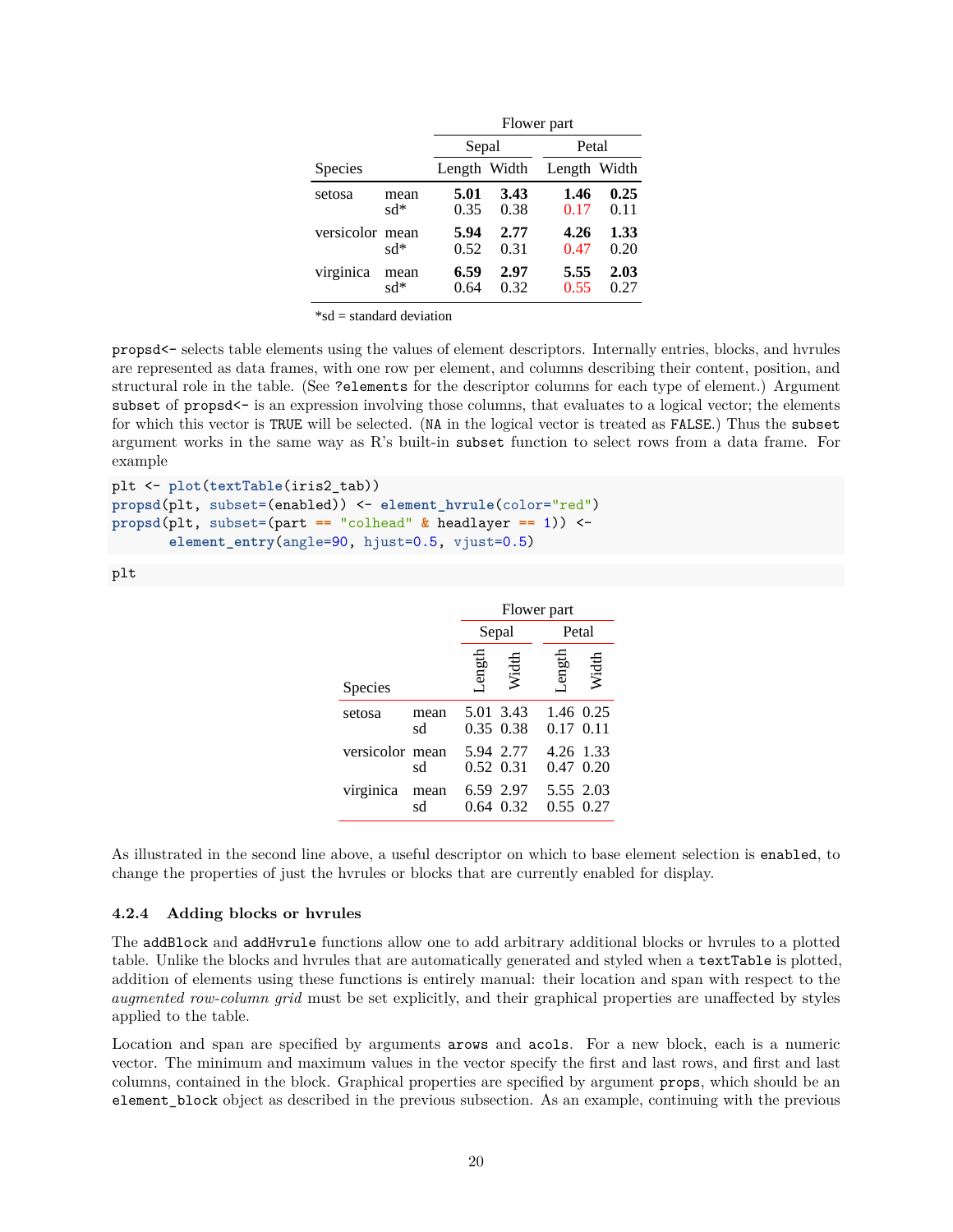(modified) table,

```
plt <- addBlock(plt, arows=c(6, 7), acols=c(3, 4),
                props=element_block(border_color="red", border_size=1.0),
                enabled=TRUE)
```
plt

|                 |            | Flower part |                          |                            |           |
|-----------------|------------|-------------|--------------------------|----------------------------|-----------|
|                 |            |             | Sepal                    | Petal                      |           |
| <b>Species</b>  |            | Length      | Width                    | ength                      | Width     |
| setosa          | mean<br>sd |             | 5.01 3.43<br>0.35 0.38   | $0.17$ $0.11$              | 1.46 0.25 |
| versicolor mean | sd         |             | 5.94 2.77<br>$0.52$ 0.31 | 4.26 1.33<br>$0.47$ $0.20$ |           |
| virginica       | mean<br>sd | 0.64        | 6.59 2.97<br>0.32        | 5.55 2.03<br>0.55 0.27     |           |

adds (and makes visible) a block that highlights the cells in rows 6-7 of columns 3 and 4. Leaving enabled at its default value of FALSE allows one to define a block without making it visible, in which case props can be omitted. The id argument allows one to set the string used as the block ID, so that the block can be referred to later.

When using addHvrule to create a new horizontal rule, arows should be a single value: the half-integer bracketed by the table rows between which the rule runs. acols should be a numeric vector whose range specifies the column numbers spanned by the rule. For a vertical rule the roles of arows and acols are reversed: arows is a numeric vector indicating the row numbers spanned by the rule, and acols is the half-integer bracketed by the table columns between which it runs. Graphical properties for the rule are specified by setting the props argument to an element\_hvrule object. Thus the following adds a new, dashed vertical rule between columns 4 and 5, spanning just the body of the table:

```
plt <- addHvrule(plt, direction="vrule", acols=4.5, arows=arow(plt, "body"),
                 props=element_hvrule(linetype=2, color="blue"), enabled=TRUE)
```
plt

|                 |            | Flower part |                                                                        |                        |       |  |
|-----------------|------------|-------------|------------------------------------------------------------------------|------------------------|-------|--|
|                 |            |             | Sepal                                                                  |                        | Petal |  |
| <b>Species</b>  |            | engtt       | Width                                                                  | Length                 | Width |  |
| setosa          | mean<br>sd |             | 5.01 3.43 $\frac{1}{1}$ 1.46 0.25<br>0.35 0.38 $\frac{1}{1}$ 0.17 0.11 |                        |       |  |
| versicolor mean | sd         |             | 5.94 2.77<br>$0.52$ $0.31$                                             | 4.26 1.33<br>0.47 0.20 |       |  |
| virginica       | mean<br>sd |             | 6.59 2.97 5.55 2.03<br>$0.64$ $0.32$ $0.55$ $0.27$                     |                        |       |  |

Again, argument enabled controls whether the hvrule is displayed (TRUE by default for hvrules), and id can be used to assign it an ID string.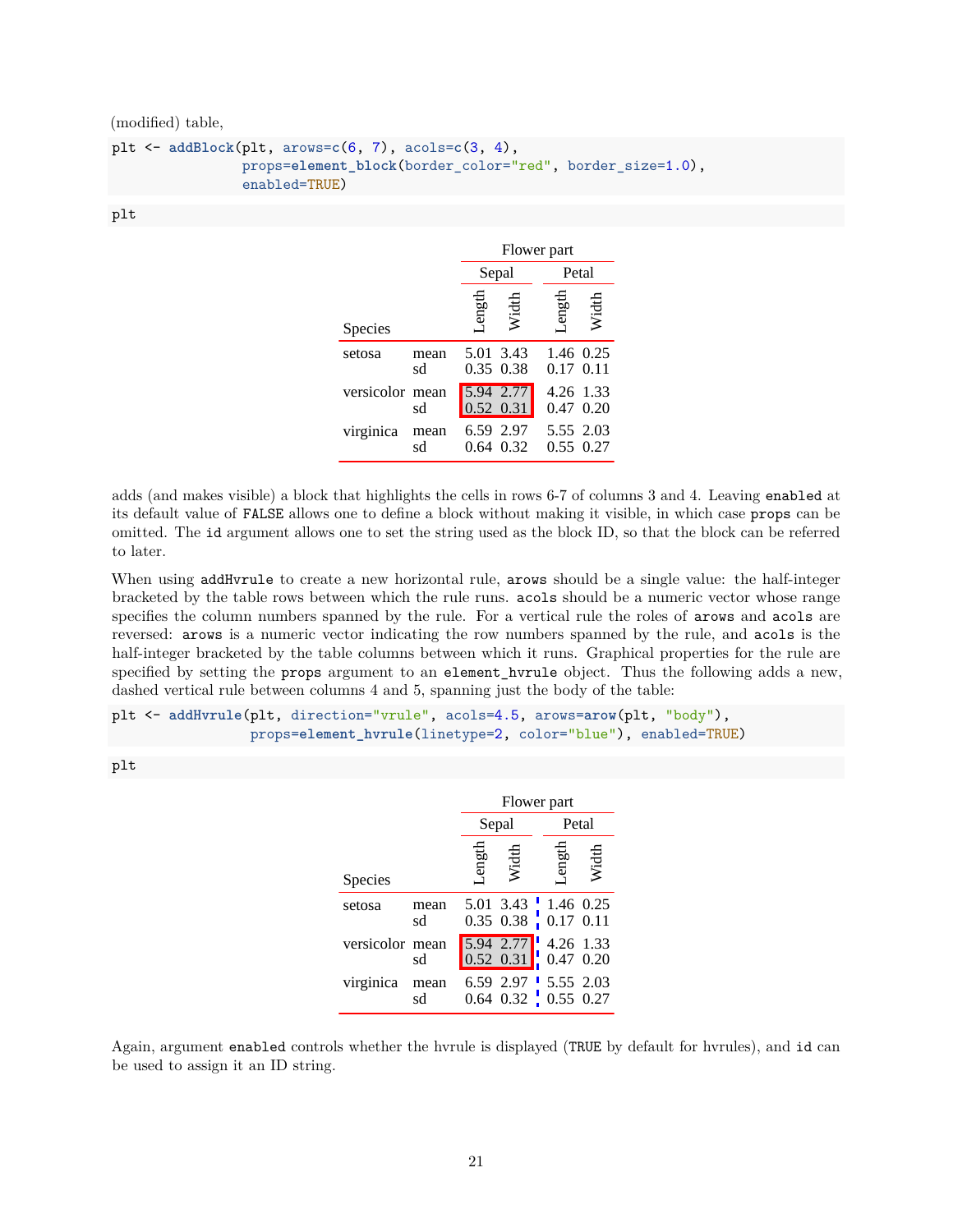#### <span id="page-21-0"></span>**4.2.5 Adding reference marks**

Reference marks (section 2.7) are modifications of table entries, not table elements in themselves. Nevertheless, for convenience there is an element\_refmark function that can be used on the right-hand side of props function assignments to set reference marks on entries. This was illustrated in section 4.2.3 above.

A second way to add reference marks is the addRefmark function. It works for both textTables and pltdTables, and was illustrated in section 2.7.

#### <span id="page-21-1"></span>**4.2.6 Modifications at the ggplot2 level**

A pltdTable object is also a ggplot, and can be used and modified as such. Nevertheless in most cases it is best to do styling and modification using the tools provided by the tablesgg package. The main reason is that most ggplot2 plots do not have a fixed physical size—they adapt to the size of the current graphics device or viewport when they are displayed. pltdTable objects do have a specific physical size and there is a dedicated print method to make sure they are displayed that way. Modifying a pltdTable with ggplot2 operations, such as plt + ggtitle("A title"), will produce a result that may not display properly using either the pltdTable or ggplot print methods.

An exception is the ggplot2 theme element plot.background, which sets a background color and optional border around the whole table. For example, all of the displays in this vignette use plot.background=element\_rect(fill=NA) to make the background transparent. If one wishes to put a border or box around the whole table it is in fact preferable to do it like this:

```
plt + theme(plot.background=element_rect(fill=NA, color="black", size=1))
```
rather than trying to create an outer border using hvrules or entry borders.

#### <span id="page-21-2"></span>**4.3 Setting default styles: tablesggSetOpt**

The default element styles (and default plot.margin) can be accessed and changed using functions tablesggOpt and tablesggSetOpt. See their documentation for the details.

## <span id="page-21-3"></span>**5 More about styles**

The role of styles is to automate the assignment of graphical properties to table elements. They make it easy to obtain a consistent and attractive appearance across multiple tables, even if the tables differ in their structure and complexity. This section describes how styles are specified, and how they are then applied to tables.

Styles are implemented as styleObj objects, created by the function of the same name. There are three types, corresponding to the three element types (entries, blocks, and hvrules). A plotted table will make use of one style of each type.

A styleObj object is a data frame. Each row can be thought of as a *pattern* plus a set of graphical properties. Table elements that are to be styled are compared to the patterns. If the pattern in a style row matches a table element, the graphical properties in that row are assigned to the element. If more than one style row matches an element, the properties from the last matching row override the earlier ones. The matching process is done automatically when a textTable is plotted, or when a pltdTable is updated with new styles.

Specification of style patterns and how they are matched to elements is similar for table entries and blocks, and is described first. The process for hvrules is more complicated and is described second.

### <span id="page-21-4"></span>**5.1 Style specification and matching: Entry and block styles**

First note that table entries and blocks internally are stored in objects that are themselves data frames, with one row per element. (These data frames can be accessed using the elements function.) Columns include element descriptors such as the table part associated with the element, its position in the table, whether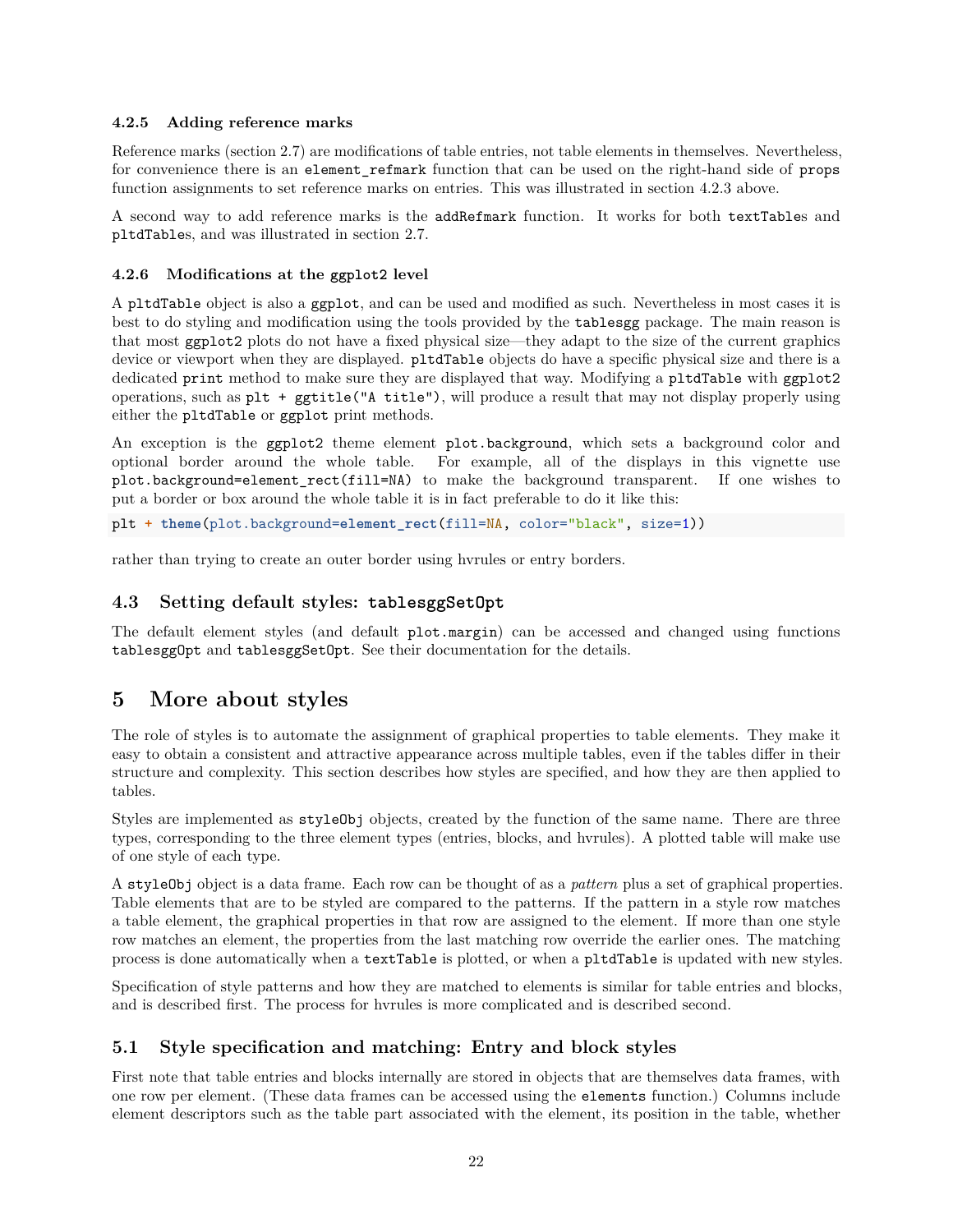the element spans multiple rows or columns, and other information. See ?elements for lists of the standard descriptors.

In styles for table entries and blocks, the pattern part of the styleObj object consists of a single column named condition. condition should contain character strings that can be interpreted as expressions involving element descriptors. Each condition expression, when evaluated within an entries or blocks data frame, should produce a logical vector with one value per element. (Vectors of length 1 are recycled to the necessary length.) Elements for which the condition expression in a style row evaluates to TRUE are considered to match that row of the style, and are assigned the graphical properties in that row.

As an illustration, the following shows the package's default style for table entries:

styles\_pkg**\$**entryStyle\_pkg\_1

| ##   |       |   |                                                                              |                            |              |     |     |           |              |    | condition hjust vjust color alpha size family |    |
|------|-------|---|------------------------------------------------------------------------------|----------------------------|--------------|-----|-----|-----------|--------------|----|-----------------------------------------------|----|
| ##   | 1     |   |                                                                              | $part == "body"$           |              |     | 1.0 | 1.0 black | 1            | 10 | serif                                         |    |
| ##   | 2     |   | $part == "rowhead" & !multirow$                                              |                            |              |     | 0.0 | 1.0 black | $\mathbf{1}$ | 10 | serif                                         |    |
| ## 3 |       |   | $part == "rowhead"$ & multirow                                               |                            |              |     | 0.0 | 0.0 black | $\mathbf{1}$ | 10 | serif                                         |    |
| ## 4 |       |   | part $==$ "rowhead" & headlayer $== 0$                                       |                            |              |     | 0.5 | 0.5 black | $\mathbf{1}$ | 10 | serif                                         |    |
| ## 5 |       |   | $part == "colhead" & !multicolumn$                                           |                            |              |     | 1.0 | 1.0 black | $\mathbf{1}$ | 10 | serif                                         |    |
| ##   | -6    |   | $part == "colhead" & multicolumn$                                            |                            |              |     | 0.5 | 1.0 black | $\mathbf{1}$ | 10 | serif                                         |    |
| ##7  |       |   | part == "rowheadLabels"                                                      |                            |              |     | 0.0 | 1.0 black | 1            | 10 | serif                                         |    |
| ## 8 |       |   |                                                                              | $part ==$ "title"          |              |     | 0.0 | 0.0 black | 1            | 11 | serif                                         |    |
| ## 9 |       |   |                                                                              | $part ==$ "subtitle" $0.0$ |              |     |     | 0.0 black | 1            | 9  | serif                                         |    |
|      | ## 10 |   |                                                                              | $part == "foot"$           |              |     | 0.0 | 0.0 black | 1            | 9  | serif                                         |    |
| ##   |       |   | fontface lineheight angle hpad vpad fill fill_alpha border_size border_color |                            |              |     |     |           |              |    |                                               |    |
| ## 1 |       | 1 | 0.9                                                                          | 0                          | $\mathbf{1}$ | 0.7 | NA  |           |              | Ω  |                                               | NA |
| ##   | 2     |   | 0.9                                                                          | $\Omega$                   | $\mathbf{1}$ | 0.7 | NA  |           |              |    |                                               | NA |
| ## 3 |       |   |                                                                              |                            |              |     |     |           |              |    |                                               |    |
| ##   |       |   | 0.9                                                                          | $\Omega$                   | $\mathbf{1}$ | 0.7 | NA  |           |              | Ω  |                                               | NA |
|      | 4     | 3 | 0.9                                                                          | $\Omega$                   | $\mathbf{1}$ | 0.7 | NA  |           |              | O  |                                               | NA |
| ##   | -5    | 1 | 0.9                                                                          | $\Omega$                   | $\mathbf{1}$ | 0.7 | NA  |           |              |    |                                               | NA |
| ## 6 |       |   | 0.9                                                                          | $\Omega$                   | $\mathbf{1}$ | 0.7 | NA  |           |              | 0  |                                               | NA |
| ##   | 7     | 1 | 0.9                                                                          | $\Omega$                   | $\mathbf{1}$ | 0.7 | NA  |           |              | O  |                                               | NA |
| ##   | 8     |   | 0.9                                                                          | $\Omega$                   | $\mathbf{1}$ | 0.7 | NA  |           |              | O  |                                               | NA |
| ## 9 |       |   | 0.9                                                                          | $\Omega$                   | $\mathbf{1}$ | 0.7 | NA  |           |              | O  |                                               | NA |

The first style row has pattern part == "body", and so the graphical properties in that row will be assigned to every entry in the table body. The second and third rows assign graphical properties to row header entries, with a different vertical justification of text (vjust) depending on whether the entry spans more than one row. The fourth row applies when the table is plotted with rowheadInside=TRUE: the outermost row header entries are moved inside the table and assigned a header layer number of 0. These entries will be in italics (fontface equal to 3). part, multirow, headlayer, and so on are all standard entry descriptors.

The default style for blocks has a single row:

styles\_pkg**\$**blockStyle\_pkg\_1[, 1**:**5]

## condition fill fill\_alpha border\_size border\_color ## 1 NA gray85 1 0.5 NA

An NA value (or equivalently an empty string) as a style row's condition is treated specially: it matches *any* element. The row's graphical properties will be applied to all elements, unless overridden by a later style row. So by default all blocks are assigned a light gray background (fill=gray85) and no border (border\_color=NA). (However by default all standard blocks also have enabled=FALSE, and so this background will not be displayed.)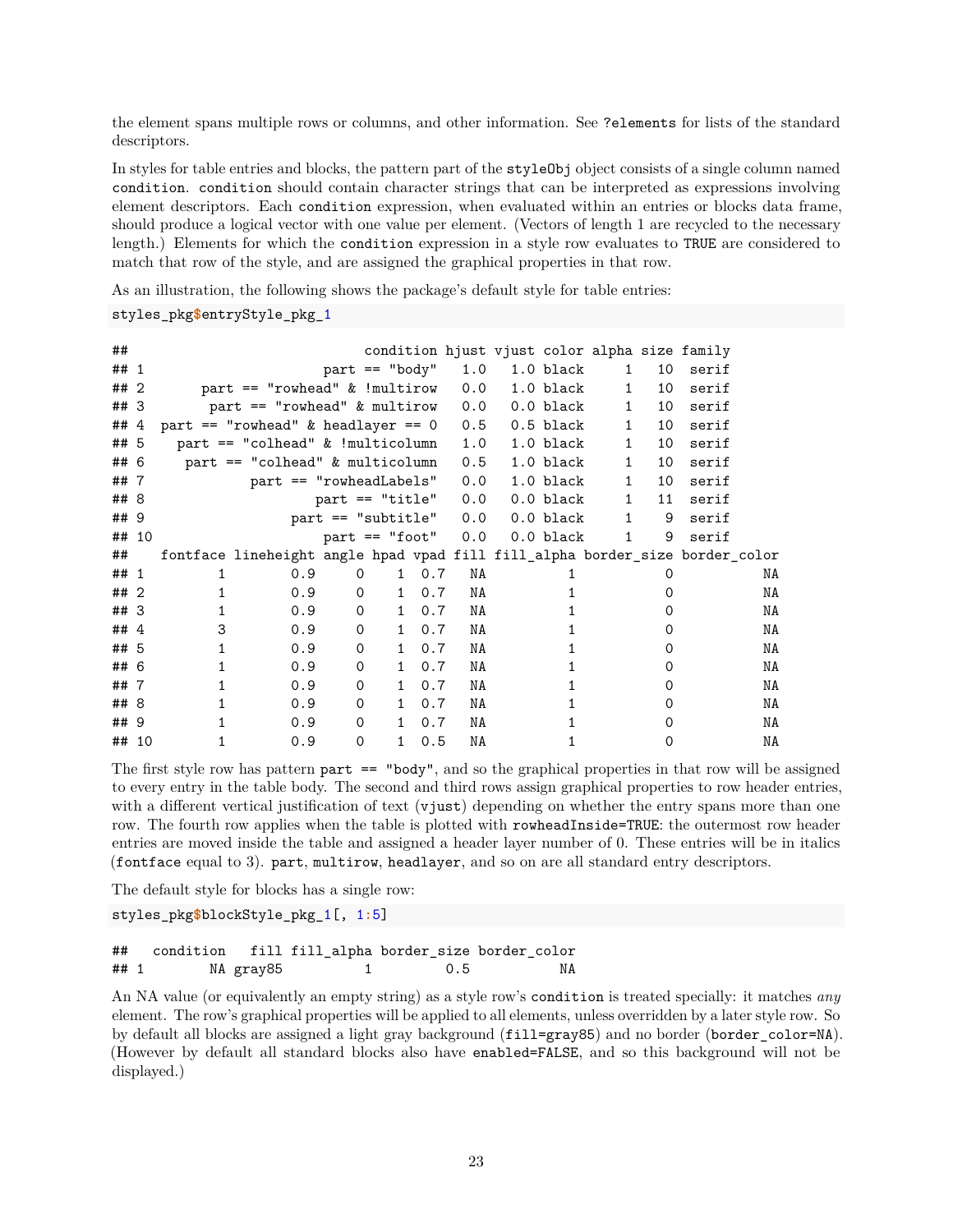## <span id="page-23-0"></span>**5.2 Style specification and matching: hvrule styles**

The creation and styling of hvrules is closely tied to table blocks: by default, four hvrules are created for each block, one running along each side. (They are initially disabled.) Style specification for hvrules is more complicated than for table blocks because hvrules effectively *separate* blocks. Therefore one may want their appearance to depend on characteristics of the blocks on *both* sides of the hvrule. For example, one might want to insert extra space after a block of columns, but only if it is followed by another block of columns, not if it is the rightmost block in the table.

Similar to entries and blocks, hvrules are represented internally as a data frame with one row per hvrule. Columns include: block, the ID of the block that generated the hvrule; side, the side of block along which the hvrule runs ("top", "right", "bottom", or "left"); and adjacent\_blocks, a string listing the ID's of all the blocks adjacent to block on the same side as the hvrule. That is, the hvrule separates block from the blocks in adjacent\_blocks. Note that adjacent\_blocks may be empty.

In styles for hvrules, the pattern part of the styleObj object consists of three columns: block\_condition, side, and adjacent\_condition. side is one of "top", "bottom", "left" or "right". block\_condition and adjacent\_condition are like the condition column for block styles: they should contain character strings that can be interpreted as expressions involving block descriptors. Each expression will be evaluated within the data frame of blocks that generated the hvrules (not the data frame containing the hvrules themselves). It should produce a logical vector with one element per block; if the value is TRUE for a block, the block satisfies that expression. See styles\_pkg\$hvruleStyle\_pkg\_1 for examples of such expressions.

An hvrule matches a given style row if (a) its generating block satisfies the style row's block\_condition; (b) they have the same value of side; and (c) one or more of the hvrule's adjacent\_blocks satisfies the style row's adjacent\_condition.

Any of block condition, side, and adjacent condition in a style row may also be set to NA (or equivalently, to an empty string). In that case the corresponding criterion (a), (b), or (c) is considered to be satisfied for all hvrules, and so does not limit matches. Note that setting adjacent\_condition to NA is the only way to satisfy criterion (c) if an hvrule's adjacent\_blocks is empty. In all other cases, an empty adjacent\_blocks will never satisfy criterion (c).

### <span id="page-23-1"></span>**5.3 Editing or creating styles**

Package users can create new styles by editing an existing one, or creating one from scratch. For the former, see ?styles\_pkg for a list of styles provided by the package. For the latter, prepare a data frame or .csv file with the appropriate columns for pattern and for graphical properties, and pass it as the first argument to function styleObj. The graphical property columns that must be present in the data frame are described in ?elements.

## <span id="page-23-2"></span>**Appendix A: textTable objects**

In order to plot any table-like object using this package, it is sufficient to create a textTable method for the object's class. Examples of such methods can be seen by running methods(textTable).

The key tasks of a textTable method are to (a) specify the logical structure of the table by defining each of its seven parts (see section 3.1); and (b) formatting the contents of those parts as character strings. The resulting textTable object must be a list with the following components:

- body: Character matrix containing the body of the table.
- rowhead: Character matrix with the same number of rows as the table body, containing row headers for the table. Row headers are displayed as a set of columns to the left of the table body. May be empty (0 columns).
- rowheadLabels: Character matrix with as many columns as 'rowhead' and at most one row, specifying labels for the rowhead columns. May be empty (0 rows).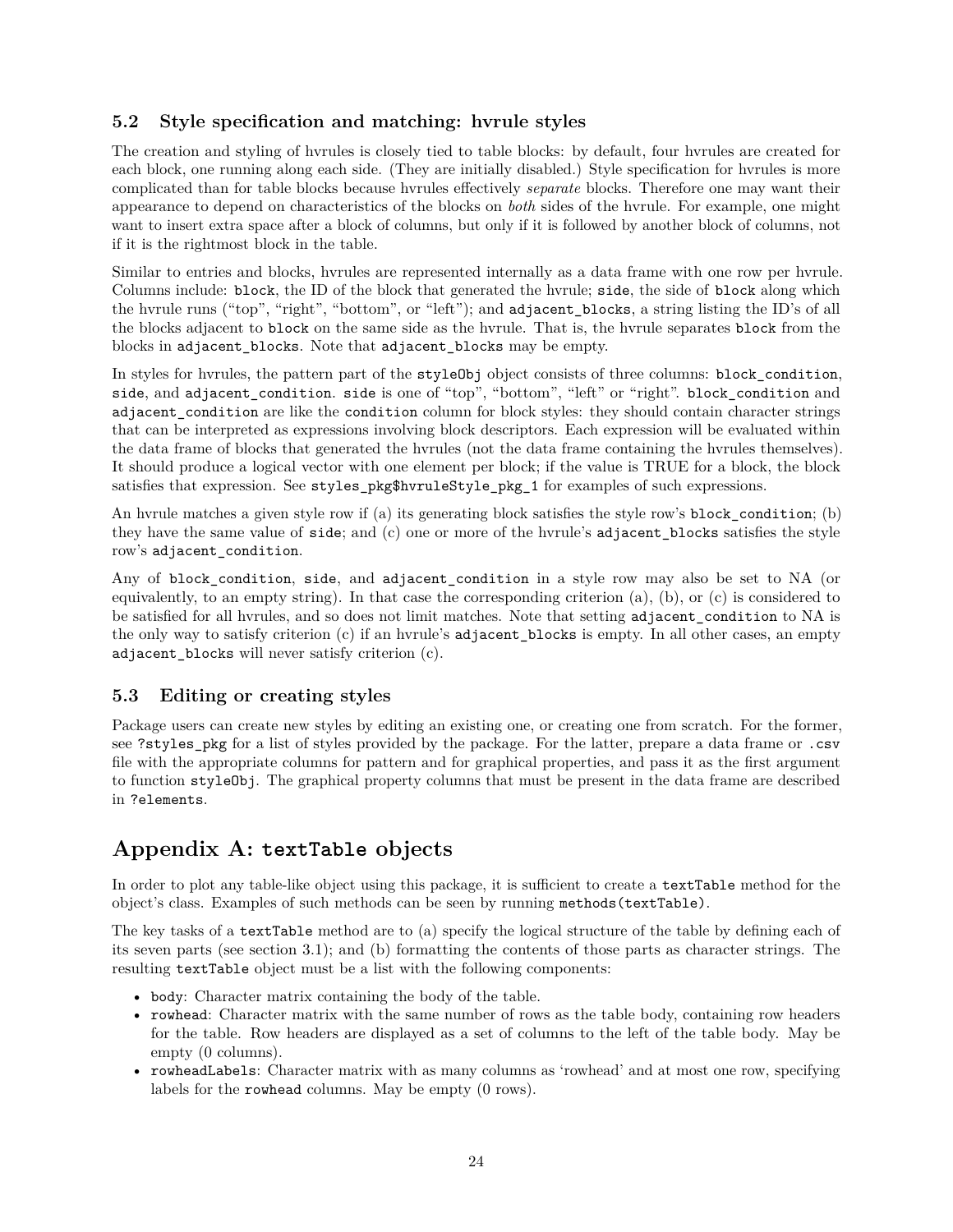- colhead: Character matrix with the same number of columns as the table body, containing column headers for the table. Column headers are displayed as a set of rows above the table body. If rowheadLabels are present, colhead must have at least one row, but otherwise it may be empty (0 rows).
- title, subtitle, foot: Character vectors providing annotation for the table. Each may be empty (length 0).
- partdim: Numeric matrix with one row per table part (i.e., the components listed above), and columns:
	- **–** nr, nc: Number of rows, columns in the part (nc equal to NA for annotation parts)).
	- **–** arow1, arow2, acol1, acol2: First and last rows, first and last columns occupied by the part within the table's augmented row-column grid. arow1 and arow2 should be NA if nr is 0, aco11 and acol2 should be NA if nc is 0.
- rowhier, colhier: Lists describing the hierarchical structure of row and column headers, respectively. Each list has one component per header layer (column of rowhead, row of colhead), in order from outermost layer to innermost. In turn, each of these components is a data frame with one row per node in the hierarchy at that layer.

In general a textTable method should define only the first seven of these components (those representing table parts). The partdim, rowhier, and colhier components are then generated automatically by making the last line of the method function a call to the default textTable method. That is,

```
{
# ... code to create character vectors/matrices for table parts, then ...
z <- list(title=title, subtitle=subtitle, rowhead=rowhead,
          rowheadLabels=rowheadLabels, colhead=colhead, body=body, foot=foot)
# Invoke 'textTable' on the list to finish up processing and for validity
# checks (uses the default method).
textTable(z)
}
```
Components body, rowhead, and colhead should each have an attribute type. For body this will be a character matrix with the same dimensions, containing an arbitrary string describing the type of value represented in each cell (e.g., "numeric"), or NA. For rowhead and colhead, it will be a character vector with length equal to the number of header layers, again containing a string describing the type of values in each layer, or NA. type will become one of the descriptors of table entries (see ?elements). Therefore a style or the propsd<- function can use its value to assign graphical properties to entries.

The components representing table parts should each have an attribute justification. It should be a character matrix or vector of the same size and shape as the component. Values "l", "c", "r" specify left, centered, and right horizontal justification of text, respectively, for the corresponding table entry. Value NA means that the type of justification is not specified. (It will be assigned by a style when the textTable is plotted.)

Both type and justification attributes will be generated automatically, if not already present, by textTable.default. Values will be set to the default, NA.

Components partdim, rowhier, and colhier are automatically re-derived from the other components whenever a textTable is updated using update.

As an aside, text justification might logically be considered part of table styling and display, rather than part of converting entries to character strings. However the fact that tabular and xtable objects may include justification information makes it desirable that textTable objects provide a way for that information to be retained.

## <span id="page-24-0"></span>**Appendix B: Blocks associated with row and column headers**

In addition to the standard blocks mentioned in section 3.4.2, collections of blocks are defined to represent the hierarchical structure of row and column headers. These have types rowblock and colblock. To describe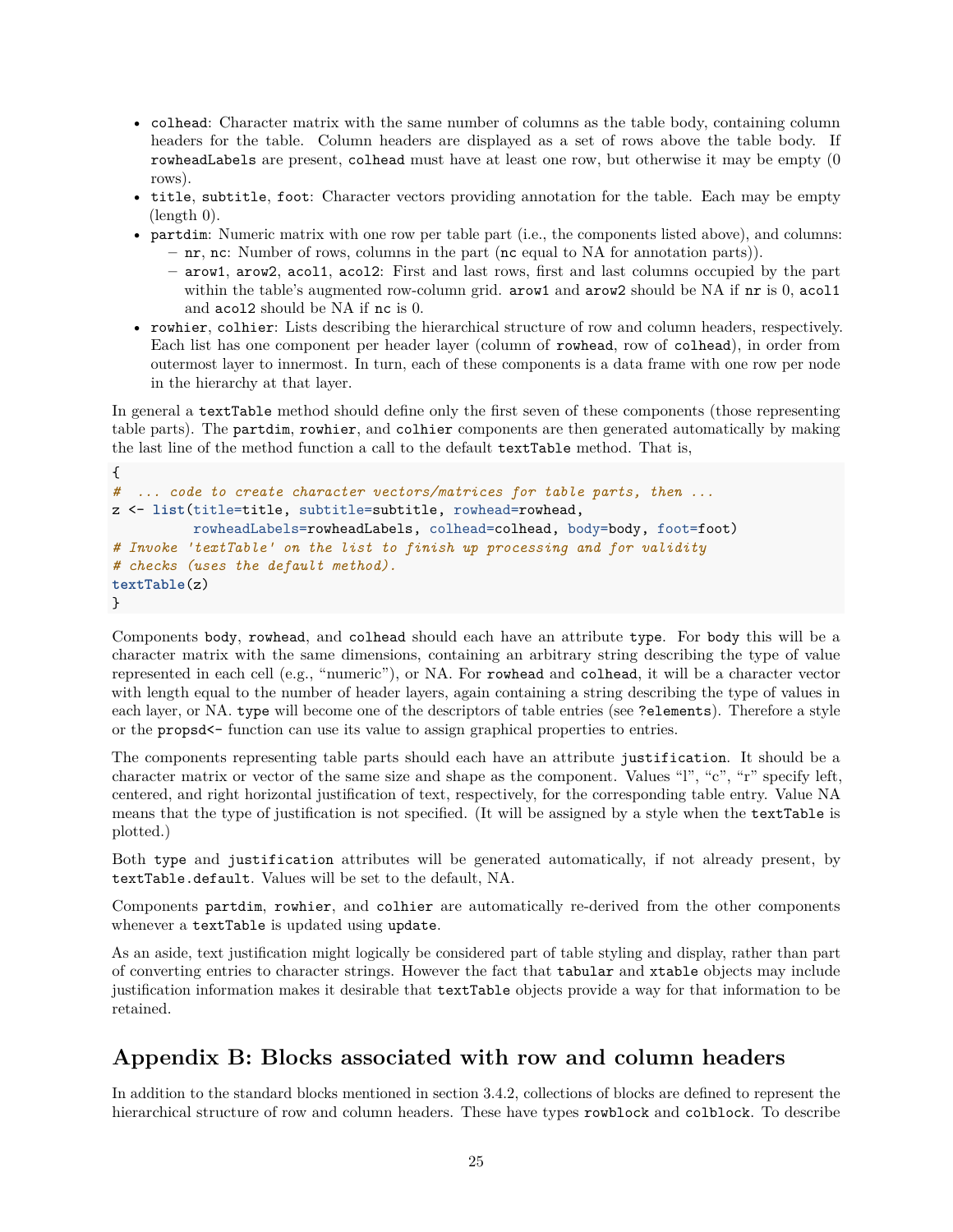these blocks, some terminology is needed. For concreteness, the description is in terms of column headers; analogous comments apply to row headers.

When a table is displayed, each *row* of column headers (corresponding to a row of the colhead matrix in a textTable object), defines one *layer* of the header. Layers are numbered from innermost (closest to the table body) to outermost. Structurally, layers form a hierarchy: header values at a lower numbered (inner) layer are nested within values at higher numbered (outer) layers. This hierarchy implies a tree-structured partitioning of table columns according to values of the header variables. A set of contiguous columns that share the same header value for a layer, and for all layers above it in the hierarchy, belong to a single *level* of that layer. Levels are numbered from 1 to the number of levels in a layer.

#### <span id="page-25-0"></span>**B.1 Header blocks with subtypes A, B, and C**

For each combination of layer number i and level number j in a header, three blocks are defined, with subtypes "A", "B", and "C". The following figure illustrates the three subtypes for layer 2, level 1 of a table's column headers (i.e., the columns for the "Sepal" measurements).

| $\mu$ of the ingility measured by considerating $\mu$ |            |              |              |              |              |  |
|-------------------------------------------------------|------------|--------------|--------------|--------------|--------------|--|
|                                                       |            |              | Flower part  |              |              |  |
|                                                       |            | Sepal        |              | Petal        |              |  |
| Species                                               |            | Length Width |              | Length Width |              |  |
| setosa                                                | mean<br>sd | 5.01<br>0.35 | 3.43<br>0.38 | 1.46<br>0.17 | 0.25<br>0.11 |  |
| versicolor mean                                       | sd         | 5.94<br>0.52 | 2.77<br>0.31 | 4.26<br>0.47 | 1.33<br>0.20 |  |
| virginica                                             | mean<br>sd | 6.59<br>0.64 | 2.97<br>0.32 | 5.55<br>0.55 | 2.03<br>0.27 |  |

| Highlight a 'colblock' of subtype 'A'                |  |
|------------------------------------------------------|--|
| ID of the highlighted block is 'colblock/ $A/2/1'$ ' |  |

| Highlight a 'colblock' of subtype 'B'           |  |  |
|-------------------------------------------------|--|--|
| ID of the highlighted block is 'colblock/B/2/1' |  |  |

|                 |            | Flower part  |              |              |              |  |
|-----------------|------------|--------------|--------------|--------------|--------------|--|
|                 |            | Sepal        |              | Petal        |              |  |
| Species         |            | Length Width |              | Length Width |              |  |
| setosa          | mean<br>sd | 5.01<br>0.35 | 3.43<br>0.38 | 1.46<br>0.17 | 0.25<br>0.11 |  |
| versicolor mean | sd         | 5.94<br>0.52 | 2.77<br>0.31 | 4.26<br>0.47 | 1.33<br>0.20 |  |
| virginica       | mean<br>sd | 6.59<br>0.64 | 2.97<br>0.32 | 5.55<br>0.55 | 2.03<br>0.27 |  |

sd = standard deviation

sd = standard deviation

|                 |            | Flower part  |              |              |              |  |
|-----------------|------------|--------------|--------------|--------------|--------------|--|
|                 |            | Sepal        |              | Petal        |              |  |
| Species         |            | Length Width |              | Length Width |              |  |
| setosa          | mean<br>sd | 5.01<br>0.35 | 3.43<br>0.38 | 1.46<br>0.17 | 0.25<br>0.11 |  |
| versicolor mean | sd         | 5.94<br>0.52 | 2.77<br>0.31 | 4.26<br>0.47 | 1.33<br>0.20 |  |
| virginica       | mean<br>sd | 6.59<br>0.64 | 2.97<br>0.32 | 5.55<br>0.55 | 2.03<br>0.27 |  |

#### Highlight a 'colblock' of subtype 'C' ID of the highlighted block is 'colblock/C/2/1'

sd = standard deviation

A block with subtype "A" consists of just the cells in header layer i whose value corresponds to level number j. It will thus come from a single row in the column headers of the table. And since all the cells in the block have the same value, those cells will typically be merged into a single entry when displaying the table.

A block with subtype "B" is bigger: it consists of the cells in the subtype "A" block, plus the header cells with *smaller* layer numbers in the same columns. So it extends from layer i down through the rest of the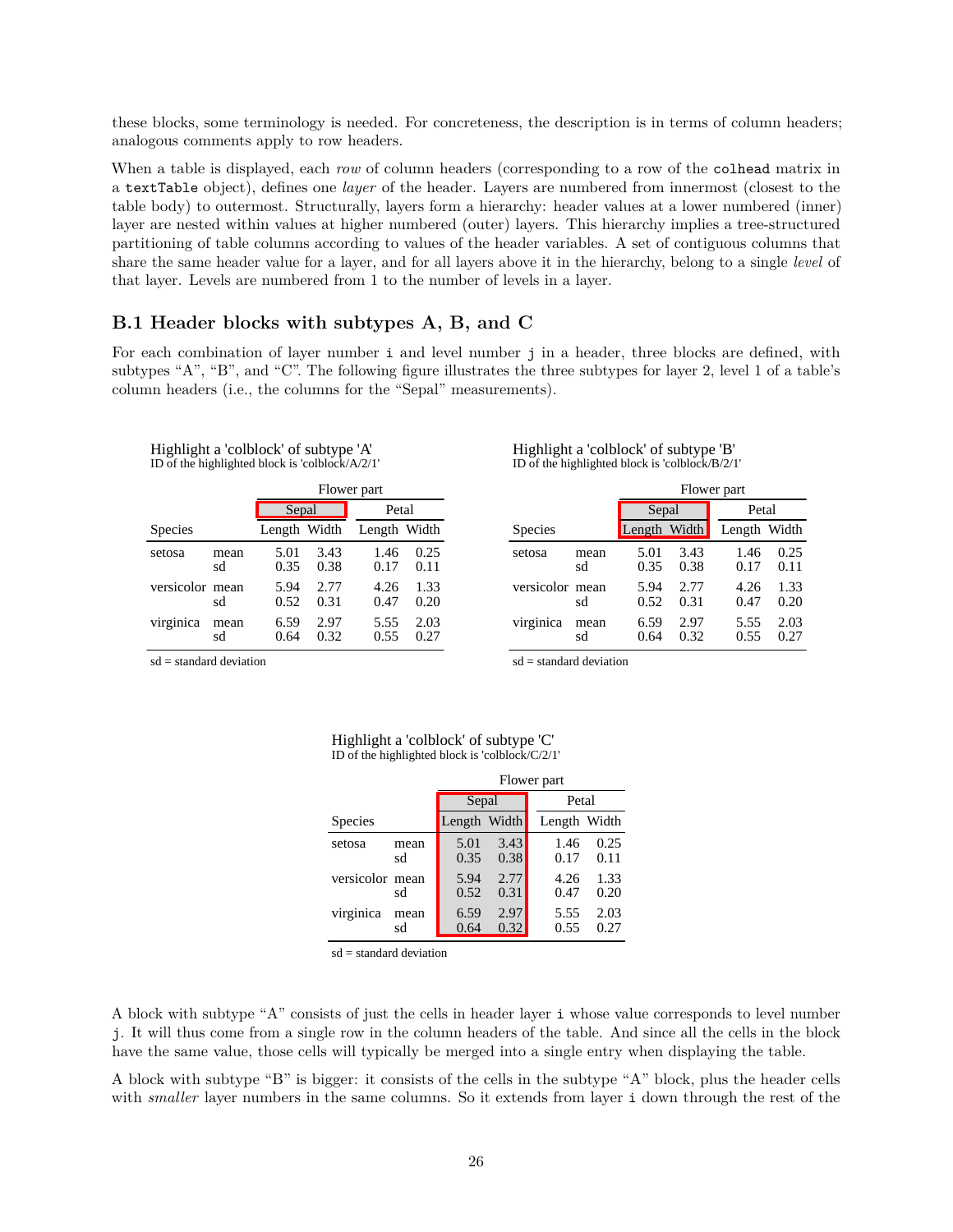header rows. And finally a block with subtype "C" is bigger yet: it consists of the cells in the subtype "B" block plus the cells in the table body in the same columns. That is, it spans the same set of columns as the subtype "A" and "B" blocks but adds rows down through the table body. Block ID's have the form colblock/<subtype>/i/j.

Sets of blocks for the row headers are defined analogously. Each *column* in the row headers of a displayed table (corresponding to a column in the rowhead matrix of a textTable object) represents one layer. The layer closest to the table body is numbered 1 and layer number increases toward the left edge of the table. A subtype "A" block consists of the cells in layer number i whose value corresponds to level number j in that layer. It will thus come from a single column in the row headers of the table. A subtype "B" block consists of the cells in the "A" block, plus the header cells with *smaller* layer numbers in the same rows. A subtype "C" block further adds the cells in the table body in the same rows. That is, it spans the same set of rows as "A" and "B" blocks but adds columns across through the table body. Block ID's have the form rowblock/<subtype>/i/j.

### <span id="page-26-0"></span>**B.2 Row header blocks when plot argument rowheadInside is TRUE**

Moving the outermost layer of row header entries into the interior of the table, where they separate and label groups of rows, changes the shape of table parts. Specifically, since row headers and body are interleaved, neither forms a valid rectangular block. However their union is a valid block, with ID and type rowhead\_and\_body.

When a row header layer is moved inside, its layer number is set to 0. (Conceptually, since it is interleaved with the table body, it is interior even to header layer 1.) Blocks rowblock/<subtype>/i/j, where i indicates layer number, are different when i=0 than for other layers. Subtype "A", rowblock/A/0/j, has one row and spans all table columns. It contains the label for the j-th level. Subtype "B", rowblock/B/0/j, contains all row header entries (if any) nested within level j. Subtype "C", rowblock/C/0/j, combines rowblock/B/0/j with all the body rows associated with level j. Thus rowblock/C/0/j spans all table columns. Unlike when i is greater than 0, neither rowblock/B/0/j nor rowblock/C/0/j contain rowblock/A/0/j.

|      | Flower part |                     |        |       |  |
|------|-------------|---------------------|--------|-------|--|
|      | Sepal       |                     | Petal  |       |  |
|      | Length      | Width               | Length | Width |  |
|      |             | Species: setosa     |        |       |  |
| mean | 5.01        | 3.43                | 1.46   | 0.25  |  |
| sd   | 0.35        | 0.38                | 0.17   | 0.11  |  |
|      |             | Species: versicolor |        |       |  |
| mean | 5.94        | 2.77                | 4.26   | 1.33  |  |
| sd   | 0.52        | 0.31                | 0.47   | 0.20  |  |
|      |             | Species: virginica  |        |       |  |
| mean | 6.59        | 2.97                | 5.55   | 2.03  |  |
| sd   | 0.64        | 0.32                | 0.55   | 0.27  |  |

Highlight a set of layer−0 row header blocks ('rowheadInside' set to TRUE)

Block subtype Block ID

| A                 | rowblock/A/0/2 |
|-------------------|----------------|
| B                 | rowblock/B/0/2 |
| $\mathbf{\Gamma}$ | rowblock/C/0/2 |

sd = standard deviation

## <span id="page-26-1"></span>**B.3 Blocks representing groups of rows (rowgroupSize > 0)**

When a table has many rows within a given level of the row header hierarchy, the table may be easier to read if rows are grouped into smaller sets of fixed size (groups of 5, for example), with some extra space inserted between groups. To facilitate this, when the rowgroupSize argument to plot is positive, blocks are created to represent such groups. The block type is "rowblock" and subtype is "G".

Grouping respects the row header hierarchy: the innermost header layer that has runs of repeated values is